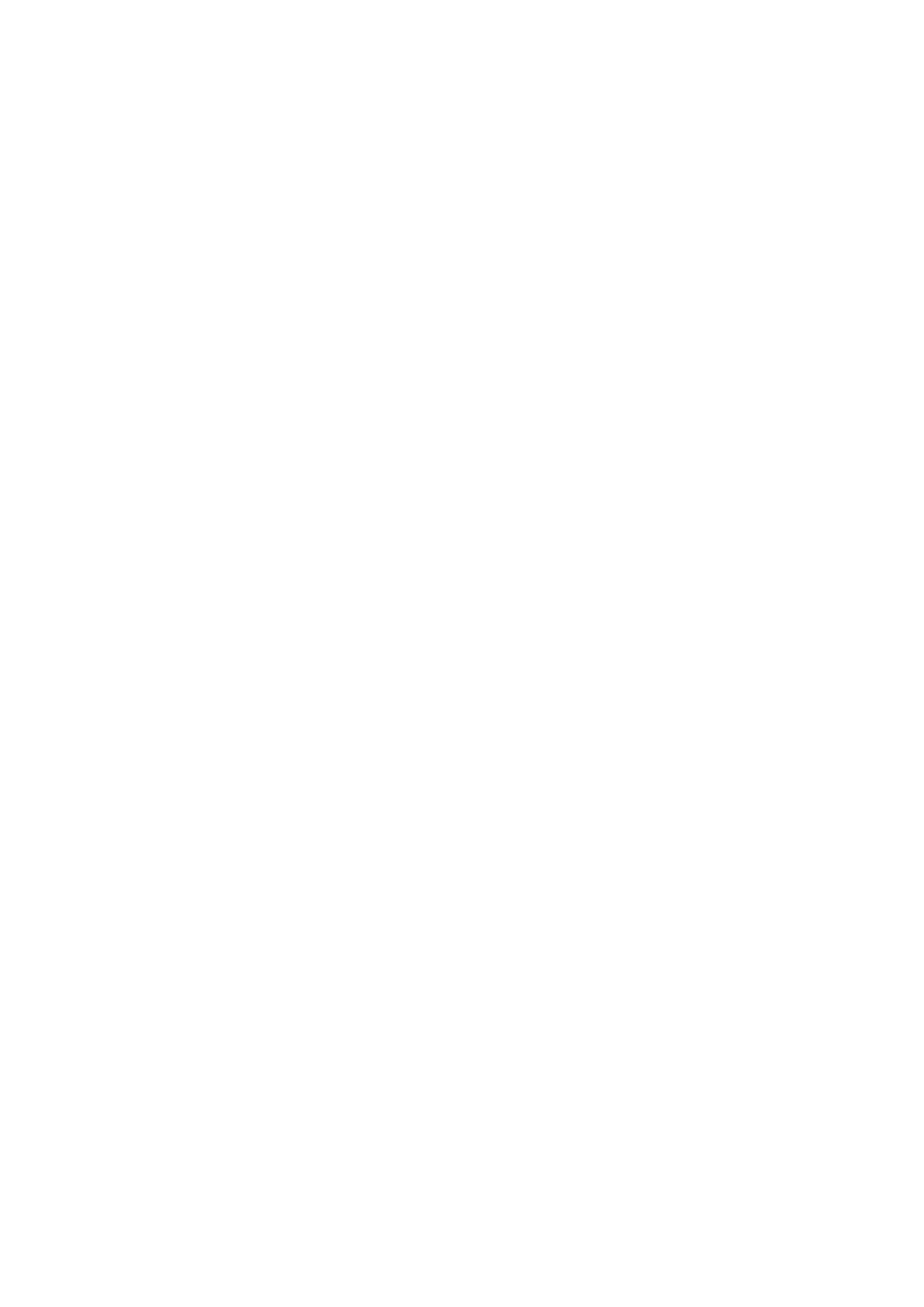

# **Forests in a bioeconomy: Green future or greenwash?**

## **Daniel Hodge**

Supervisors: Vilis Brukas, SLU, Southern Swedish Forest Research Centre Alexandru Giurca, University of Freiburg, Forest and Environmental Policy Examiner: Ola Sallnäs, SLU, Southern Swedish Forest Research Centre

Swedish University of Agricultural Sciences Master Thesis no. 257 Southern Swedish Forest Research Centre Alnarp 2016

Master thesis in Forest Management, EUROFORESTER Master Program SM001, Advanced Level (A2E), SLU course code EX0630, 30 ECTS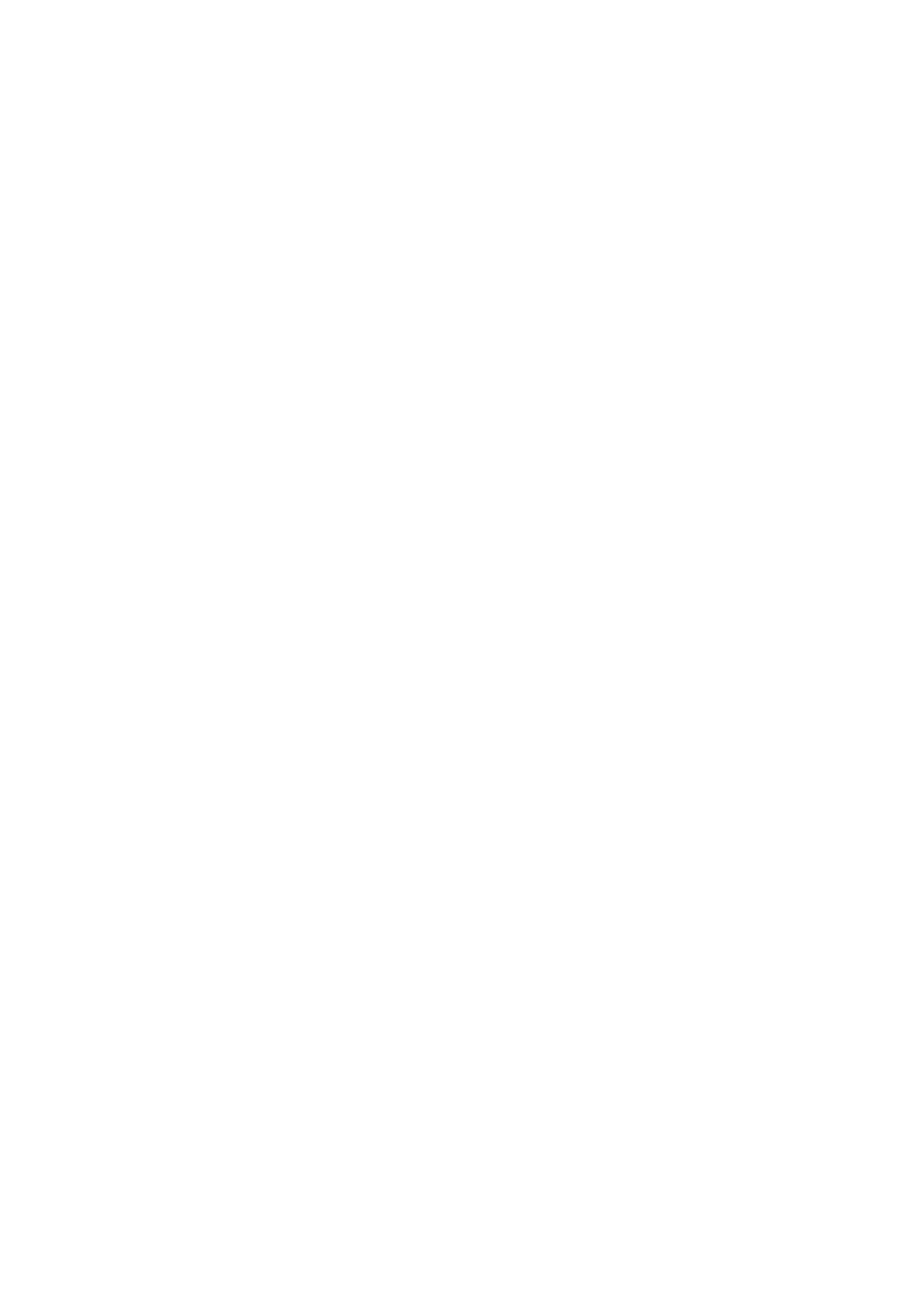### Abstract

Bioeconomy is an emerging concept that is gaining momentum both in science and policy. More specifically, forests are recognised as a significant contributor to any development of a bioeconomy as a source of renewable biomass. Sweden is a country that is well positioned to transition to a bioeconomy as it is both dominated by forests and has already embraced renewable energy as an increasing alternative to fossil-based energy. Sweden also has a tradition of forest policy that has historically emphasised production. The aim of this study is to investigate the forest sector's perceptions of the bioeconomy concept and see whether the concept is bringing the diverse range of forest actors together as a bridging concept or alternatively is being used to either promote individual agendas as a boundary object or even cause a divide within the forest sector.

To measure these perceptions, twelve forest sector representatives were interviewed, including ENGOs, forest industry and forest owners. The results of this study show that the bioeconomy concept is broadly accepted, supporting the notion that bioeconomy is a natural extension of the Swedish forestry model. The results also showed that there is great potential for bioeconomy to act as a bridging concept within the Swedish forest sector. However, this hypothesis did not have unanimous support, as some actors did not recognise any need to change their behaviour, instead using the concept simply to promote their own opinions. Despite this difference, there was a general agreement that bioeconomy represented a positive development for society, with a transition from fossil fuels to biomass being a way forward towards a greener future.

*Keywords:* Bioeconomy, forest sector, Sweden, bridging concept, framing analysis, perspectives

*Author's e-mail:* Daniel.Hodge@icloud.com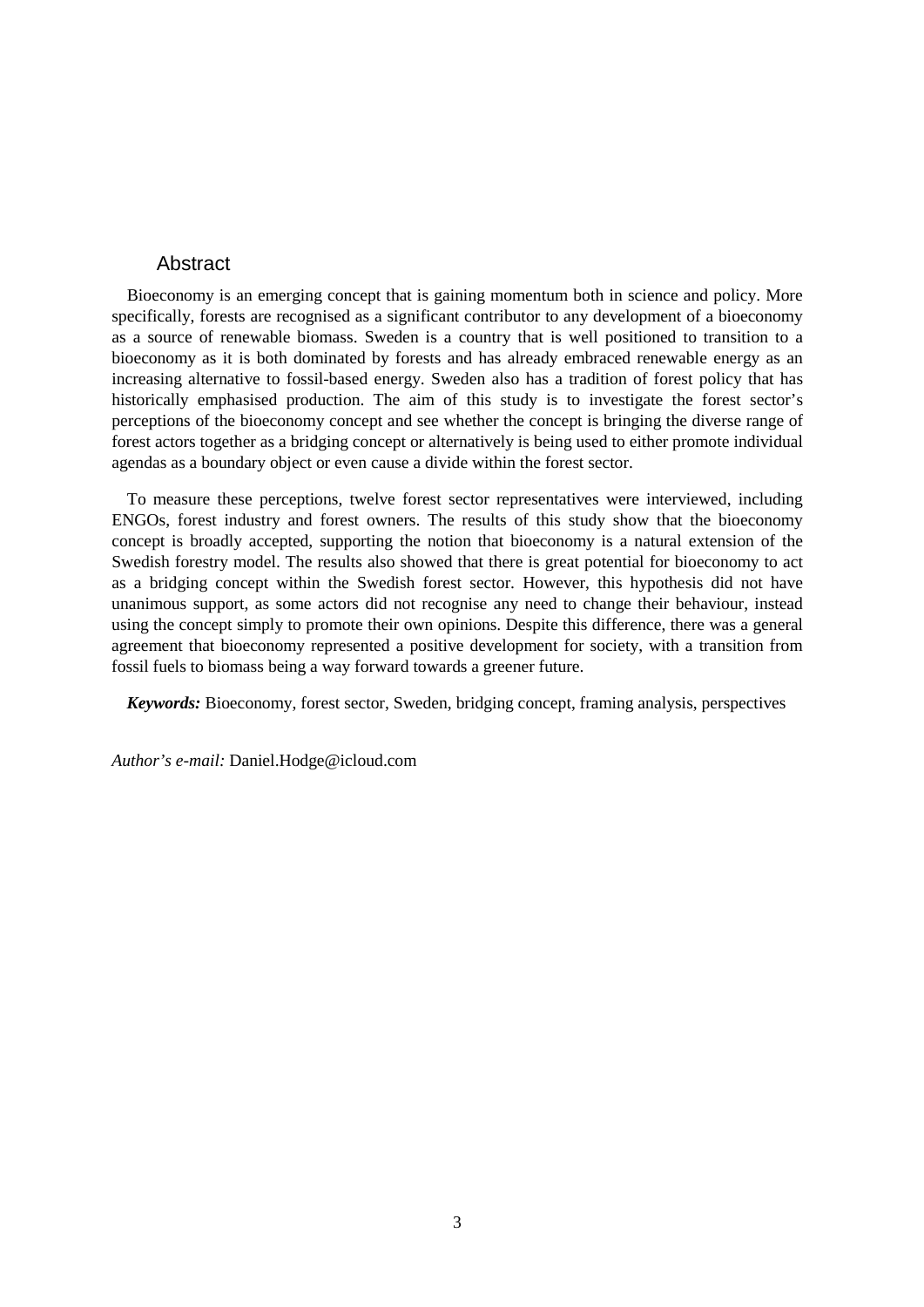## Contents

| $\mathbf{1}$            |  |
|-------------------------|--|
| 1.1                     |  |
| 1.2                     |  |
| 1.3                     |  |
| 1.4                     |  |
| 1.5                     |  |
| $\mathbf{2}$            |  |
| 3                       |  |
| 3.1                     |  |
| 3.2                     |  |
|                         |  |
|                         |  |
| $\overline{\mathbf{4}}$ |  |
| 4.1                     |  |
| 4.2                     |  |
|                         |  |
|                         |  |
|                         |  |
| 4.3                     |  |
| 5                       |  |
| 5.1                     |  |
| 5.2                     |  |
| 5.3                     |  |
| 5.4                     |  |
|                         |  |
|                         |  |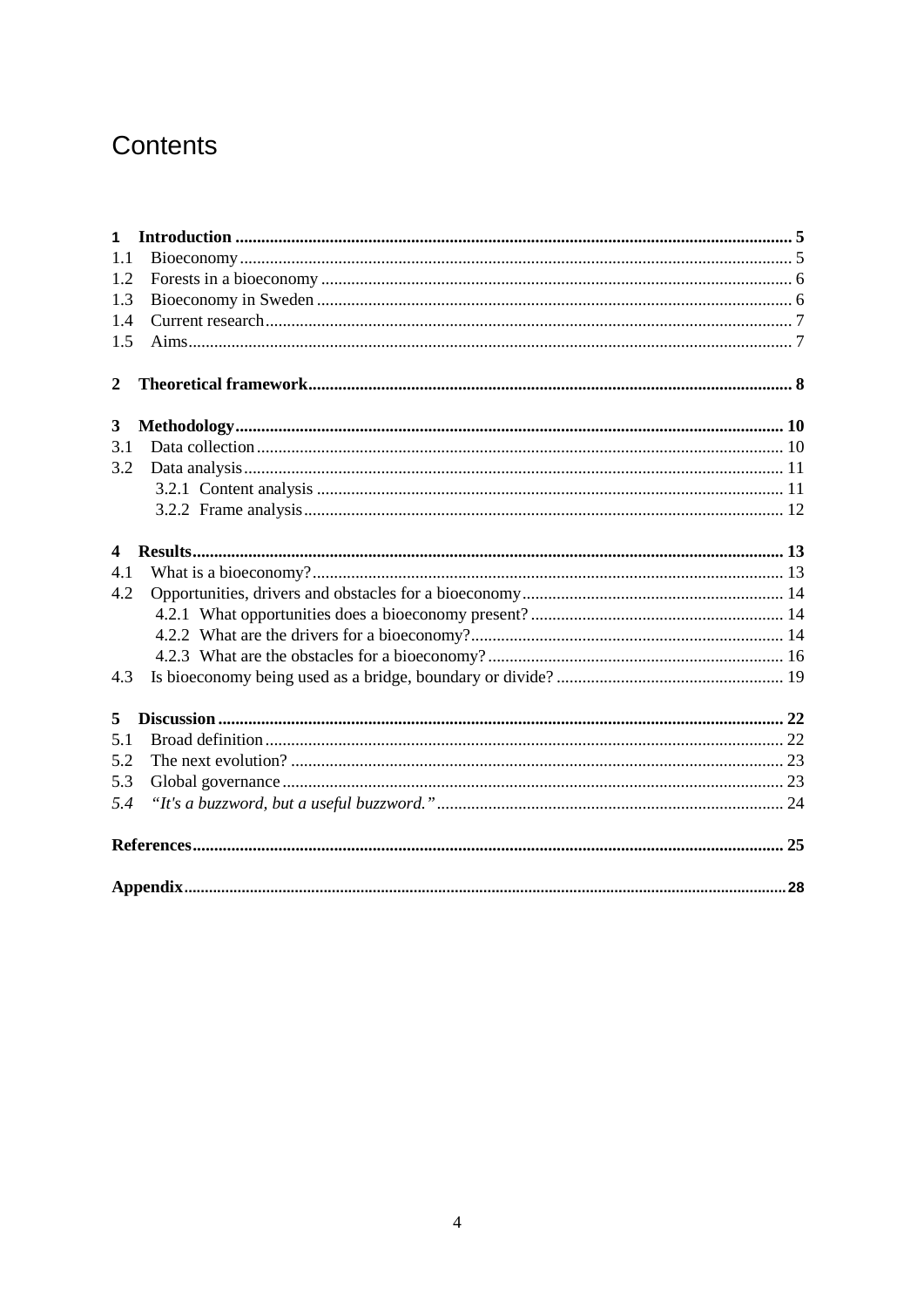## 1 Introduction

Bioeconomy is an emerging concept that is gaining momentum both in science and policy (Goven and Pavone 2005; Pülzl et al. 2014; Staffas et al. 2013). Although it's meaning is still in flux, bioeconomy is a term increasingly used by the European Union and consequently, has a significant potential to influence forest policy in Sweden (Pülzl et al. 2014). Sweden has already taken the first steps towards transitioning to a bioeconomy having both acknowledged the concept and outlined the knowledge gaps needed to progress the concept in policy (Formas 2012). Sweden is also a country well positioned to develop an economy based on biomass being dominated by forests and a leading contributor to the global forest market. These factors make Sweden an ideal country to study bioeconomy, specifically how the concept is perceived and used by the main policy actors in Sweden's forest sector.

## 1.1 Bioeconomy

Bioeconomy has become increasingly popular in the last decade with an increasing number of publications that use and articulate the concept (Staffas et al. 2013). This increase can, at least partly, be attributed to the publication of the Organisation for Economic Cooperation and Development (OECD) document *The Bioeconomy to 2030: Designing a Policy Agenda*, which states that bioeconomy *"offers technological solutions for many challenges facing the world […] but achieving its potential will require appropriate national, regional, and in some cases, global policies"* (OECD 2009: 19). Progressive reference to bioeconomy, both in politics and literature, suggests that it has the potential to become a *"new influential global meta-discourse"* and consequently influence the conceptions of forests, forestry and forest policy (Pülzl et al. 2014: 386).

There are a range of definitions and terms used to describe bioeconomy, with some placing more emphasis on the use of biotechnology, however bioeconomy can essentially be defined as an *"economy based on biomass for food, feed, energy and other purposes, rather than fossil-based resources"* (Staffas et al. 2013: 2765). Kitchen and Marsden (2011) describe the idea of bioeconomy as having emerged out of an increasing concern about resource depletion and climate change. Bioeconomy encompasses the full range of natural and renewable biological resources, both as a product itself or used as raw material (Scarlat et al. 2015; Socaciu 2014). In this regard, bioeconomy is not a new concept as economies prior to the industrial revolution were mainly based on the extraction and use of renewable natural resources (Scarlat et al. 2015). Schmidt et al. (2012) provides an overview of definitions and political concepts of bioeconomy used in the last decade.

Bioeconomy has a key role, as part of a wider green economy, as it represents a transition from an economy based on fossil fuels to a more resource-efficient economy based on renewable raw materials (Scarlat et al. 2015; Socaciu 2014). The concept of the *green economy* has emerged in recent years as a strategic priority for governments and intergovernmental organisations, specifically in Europe where it features prominently in a range of EU programmes and strategies, including the Europe 2020 Strategy (EEA 2014). Building a bioeconomy is recognised as an opportunity to address global challenges such as a growing demand for sustainable supply of food, raw materials and energy, climate change and energy security (OECD 2009; Scarlat et al. 2015). The development of a bioeconomy will consequently provide opportunities for both traditional sectors, such as agriculture, fishery and forestry, and new bio-based sectors (Scarlat et al. 2015).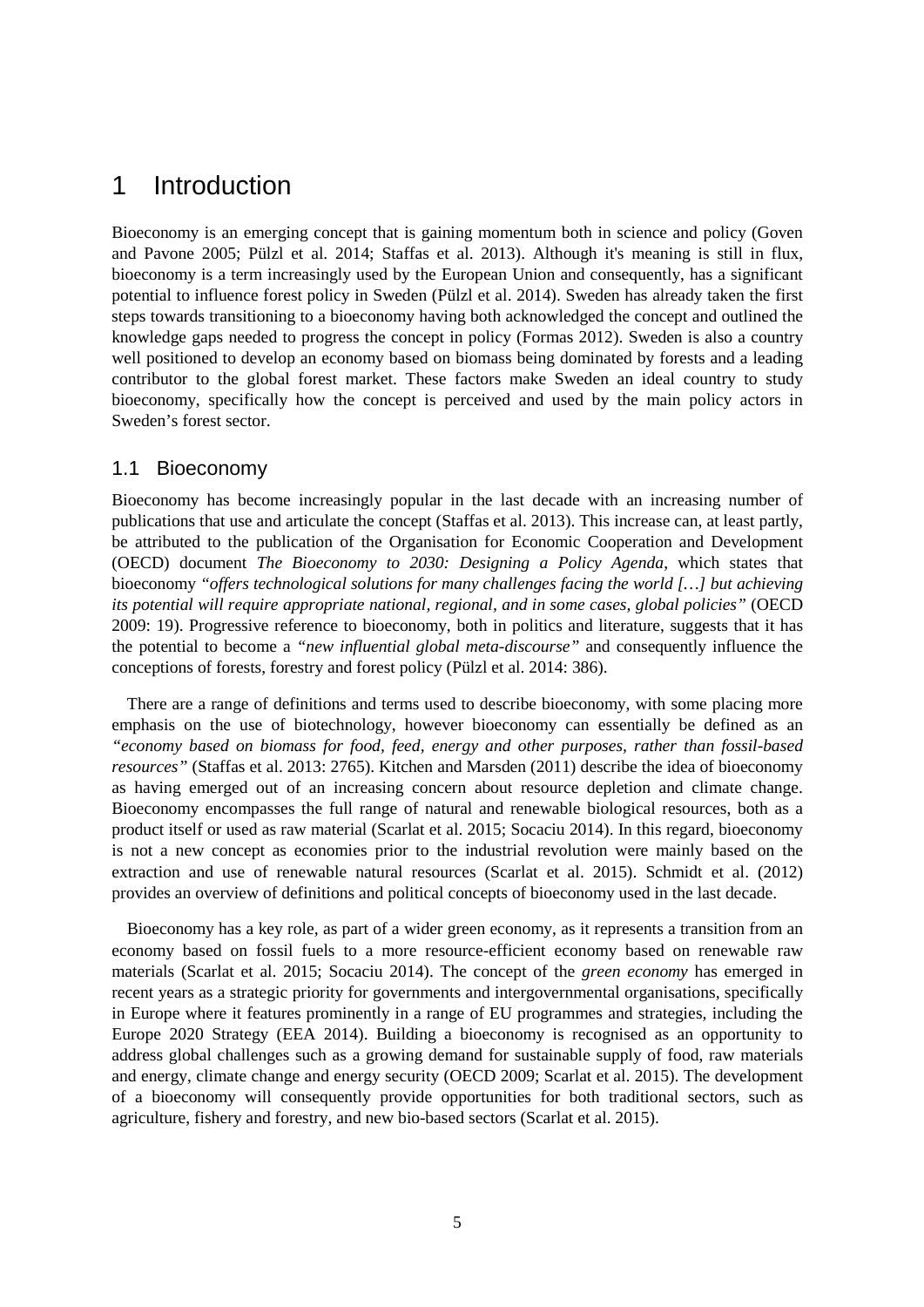### 1.2 Forests in a bioeconomy

Forests and the forest sector are expected to provide a significant contribution to a bioeconomy (EC 2012). As a significant producer of the world's biomass, forests are totally decisive for a transition to a bioeconomy (Scarlat et al. 2015; Sveaskog 2014). In Europe, the forest sector has an estimated share of more than 30% of the European bioeconomy, which has an annual turnover of EUR 2 trillion, making it a significant contributor to the European economy (Hetemäki 2014). However the European forest sector is expected to undergo significant structural changes – with markets for some traditional products in decline and increased competition from emerging economies – as it transitions towards a bioeconomy. These two factors stress the importance of developing a better understanding of the forests role in a bioeconomy.

Forests have an advantage over other sources of biomass in that they have a large production potential that can be used without threatening food security (Ollikainen 2014). As the bioeconomy concept has developed to include a great variety of agendas and ambitions, it implies both challenges and opportunities for the forest sector (Kleinschmit et al. 2014). Converting from the use of fossil fuels to renewable resources would increase competition for raw materials as well as challenges arising from increased use of a natural resource. Increasing demand for wood potentially increases environmental pressure on forests. The forest sector already contributes to a bioeconomy with timber and pulp, however a challenge for the sector will be to find new value-added products, necessary to remain at the forefront of a bioeconomy (Ollikainen 2014). In addition to these challenges, a bioeconomy also provides new opportunities for the forest sector to complement traditional products with new products and services to maintain and improve competitiveness. Bioeconomy is especially relevant for Scandinavian countries, where the forest sector already contributes up to 5% of the gross value of their economies, two to four time mores than the European average (Hoen and Hetemäki 2014).

#### 1.3 Bioeconomy in Sweden

Sweden has already taken the first steps towards developing a national bioeconomy with Formas (2012) developing a national research strategy that identifies the research needed to provide knowledge necessary to support a transition. Sweden has yet to develop a national policy that addresses bioeconomy but it has developed its own definition, describing it as:

*[…] a transition from an economy that to a large extent is based on fossilderived raw materials to a more resource-efficient economy based on renewable raw materials produced by the sustainable use of ecosystem services from land and water. This means trans- forming biomass materials into different types of products, such as food, energy and industrial products (household products, composite materials, pharmaceuticals, paper, textiles etc.). (Formas 2012: 16)* 

Sweden is well positioned for being able to convert to a bioeconomy (Formas 2012). Sweden is a country dominated by boreal forests and as such, has a large resource of raw material to enable a transition from a fossil society to a renewable society (Sveaskog 2014; The Royal Swedish Academy of Agriculture and Forestry 2015). Traditionally, production and refining of the forest biomass has contributed significantly to Sweden's economy with the Swedish forest industry being the world's second largest combined exporter of pulp, paper and wood products and also a leading country in the use of forest fuels and associated technology (Formas 2012; The Royal Swedish Academy of Agriculture and Forestry 2015). For example, raw tall diesel (RTS) is a biodiesel developed in Sweden that is produced from pine oil, a waste product from pulp, and currently contributes up to 2% of diesel used in Sweden (Sunpine 2016). With the reorientation of the Swedish energy system towards renewable energy, following the oil crisis in the 1970s, bioenergy – mainly based on forest biomass – has also become increasingly important in Sweden (Björheden 2006). Sweden is also a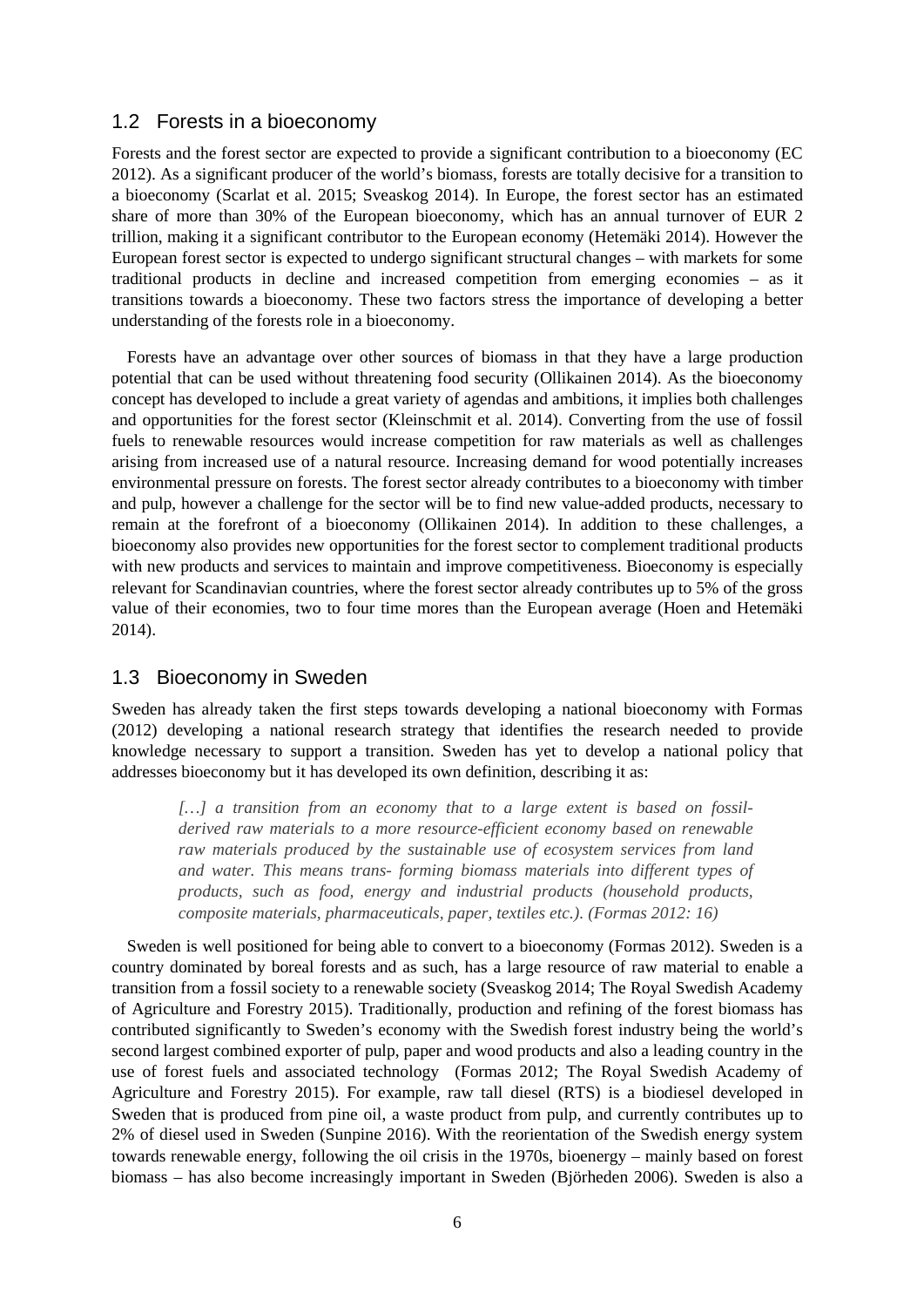leading nation in forestry and forest industry research with Swedish companies *"right in the forefront of the development of wood and cellulose-based products such as bioplastics, biocomposites and textile fibres"* (Swedish Forest Industries Federation 2012: 11).

Sweden can also be considered a leader when it comes to green policy as it has had very ambitious legislation for environmental protection for the past 30 years (McCormick et al. 2015). National initiatives that focus on increasing the share of energy generated from renewable sources, being a country without net greenhouse gas emissions and being a world leader in recycling cans and bottles illustrate Sweden as a country with progressive environmental policies.

### 1.4 Current research

As already described, the bioeconomy concept has become increasingly popular in politics but also as a research topic. Recent contributions have progressed knowledge of the concept, with various aspects studied including its definition, its context in relation to global trends and the expanding role of forests in a cross-sectoral political framework.

There has been a significant amount of debate around the definition, with both Schmidt et al. (2012) and Staffas et al. (2013) reviewing both the historical development and differences in definitions. Pülzl et al. (2014: 391) analysed bioeconomy in the context of previous forest related discourses, concluding it can be seen as a *"mixed-source discourse"* as it combines elements of other meta-discourses such as sustainable development and ecological modernisation. Kleinschmit et al. (2014) recognised the importance of developing a holistic knowledge base aimed for the development of a bioeconomy and responded by identifying a range of potential contributions from a variety of disciplinary perspectives. Goven and Pavone (2015: 21) provide a more Marxist perspective and describe bioeconomy as "*fictitious commodification"* designed to extend and defend a *"neoliberal-capitalist regime"*. Although they are critical of the bioeconomy concept, they highlight the fact that bioeconomy is very much a political concept as it is a scientific and economic.

Although there has been a substantial amount of research on the concept of bioeconomy, there is very little, if any, literature that addresses the social aspects of the concept. With bioeconomy on the cusp of taking the forest sector into a new and uncertain future, there is an increasing need to understand the challenges and opportunities that this concept presents. As identified above, the bioeconomy concept – and the important role of forests in a bioeconomy – is well on the way to being established in literature, however the degree to which it is transitioning from science to forest policy is yet to be measured. Perceptions of bioeconomy, specifically by those in the forest sector, are one way in which this transition can be measured.

## 1.5 Aims

The overall aim of this thesis is to investigate the perceptions of bioeconomy and consequently examine its potential to influence the forest sector in Sweden. Specifically, the thesis aims to address the following research questions:

R1. How do stakeholders perceive the bioeconomy concept and how do they articulate the role of forests within bioeconomy?

R2. Based on current perceptions of actors, is bioeconomy evolving as bridging concept, a dividing concept or a boundary object for forest discourse?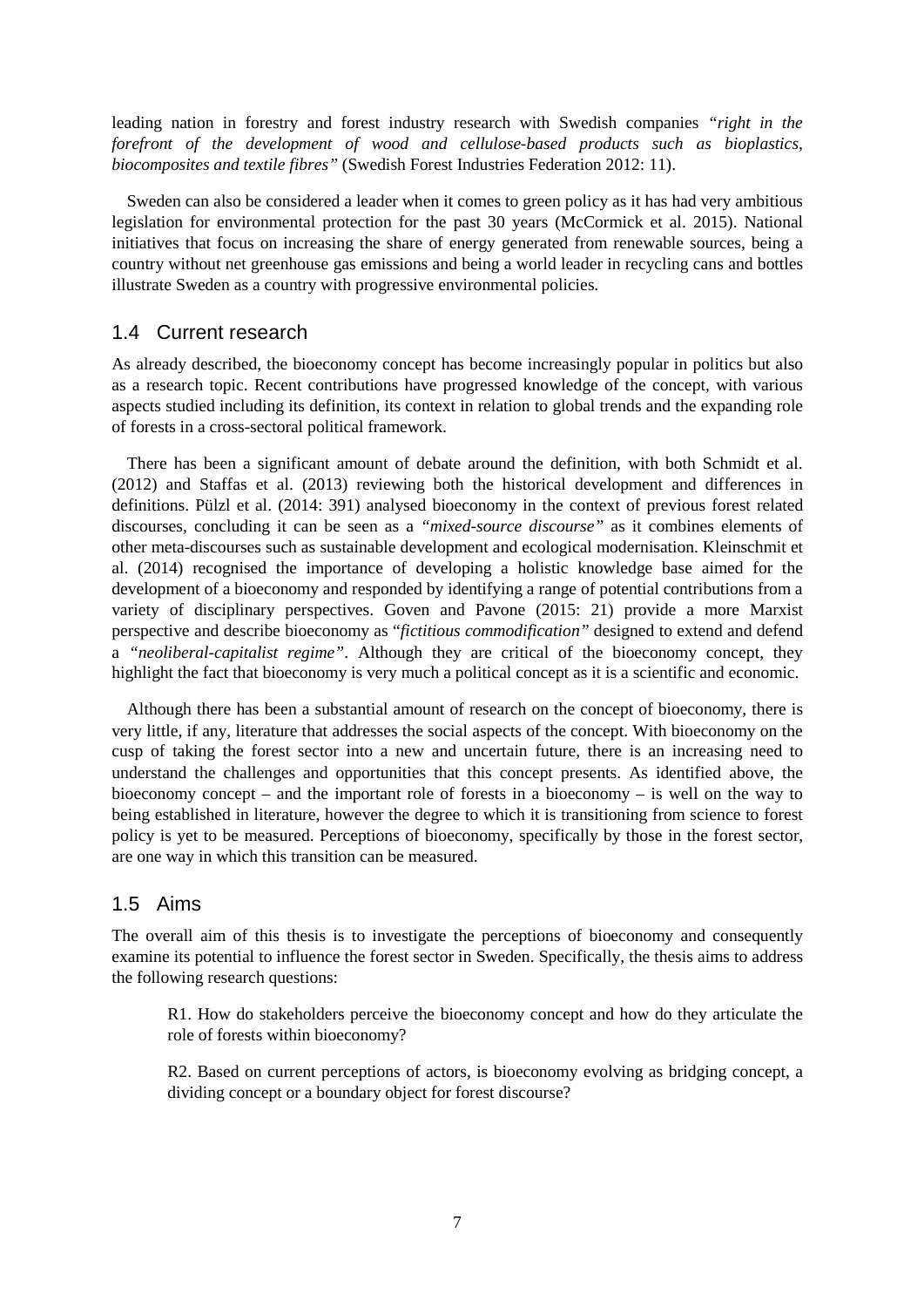## 2 Theoretical framework

In terms of its role as a driving force in the development of the forest sector, the concept of bioeconomy can be viewed in two radically differing ways. One view is to simply see bioeconomy as a progressive concept that re-frames the traditional economy, with a focus on the use of renewable natural resources, where the forest sector would naturally play a key role. This notion is supported by Pülzl et al. (2014) who states, *"the bioeconomy discourse itself has not overshadowed those identified classical forest discourses, but is likely to reframe their content."* If this were the case, then bioeconomy would be prioritised at a governmental level through public policy and subsequently trickle down to influence specific practices in forestry and forest industries. So far in Sweden, bioeconomy has been identified in terms of research priorities but is yet to be addressed through public policy (Staffas et al. 2013). Analytically, this perspective also presents a major challenge in terms of singling out the influence of the bioeconomy concept from other influences.

An alternative perspective is to view bioeconomy as one of the discursive vehicles for the forest sector stakeholders to pursue their interests in the policy arena. From this view, bioeconomy is much more than a economic or scientific development but, including those elements, it also encompasses a political aspect or as described by Goven and Pavone (2015: 3), a *"political project […] meant to bring about a particular set of political-institutional changes that will shape the parameters of possible future action".* Similarly, Kleinschmit et al. (2014: 7) compares bioeconomy with other meta-discourses, using the term *"shades of green"* to describe their perception that different actors stress different aspects of the bioeconomy concept when using it in communication. Three ways that bioeconomy could be used as a discursive vehicle are as a (i) boundary object; (ii) a bridging concept; or (iii) a dividing concept (Figure 1).

- i. A boundary object would mean the bioeconomy concept is plastic enough to adapt to varying needs and constraints of those employing it, yet *"robust enough to maintain a common identity"* (Star and Griesemer 1989: 393). This would imply that different actors, including forest industries, forest owners and environmental non-government organisations (ENGOs) widely embrace bioeconomy as a progressive concept, but assign it very different meanings, in accordance to their own values and interests. In this case, bioeconomy would be used in similar way as other fashionable concepts, such as sustainable forestry, multiple use forestry or ecosystem services.
- ii. Alternatively, bioeconomy could serve as a progressive concept bridging the different interests between actors. Defined by Baggio et al. (2015), a bridging concept differs from a boundary object in that it *"actively links fields and stimulates dialog".* An example used by both Davoudi et al. (2012) and Baggio et al. (2015) is the term resilience which can be seen as a bridging object as it bridges, or *"brings together in an integrative way […] the science and policy realms"*. In the case of the forest sector, bioeconomy could bridge the difference between actors whose interests have traditionally conflicted while realising a common vision for a progressive society based on renewable resources.
- iii. A third way in which bioeconomy could eventuate is as a dividing concept, embraced by production-oriented actors but rejected by environmental actors, as too economically focused concept. As suggested by Goven and Pavone (2015: 3, 6), bioeconomy can be viewed as a *"political construct"* designed to protect and promote a *"neoliberal-capitalist accumulation regime"* and as such is used to advance political idealology. This would place ENGOs in an ambiguous situation, where they may accept bioeconomy as an overall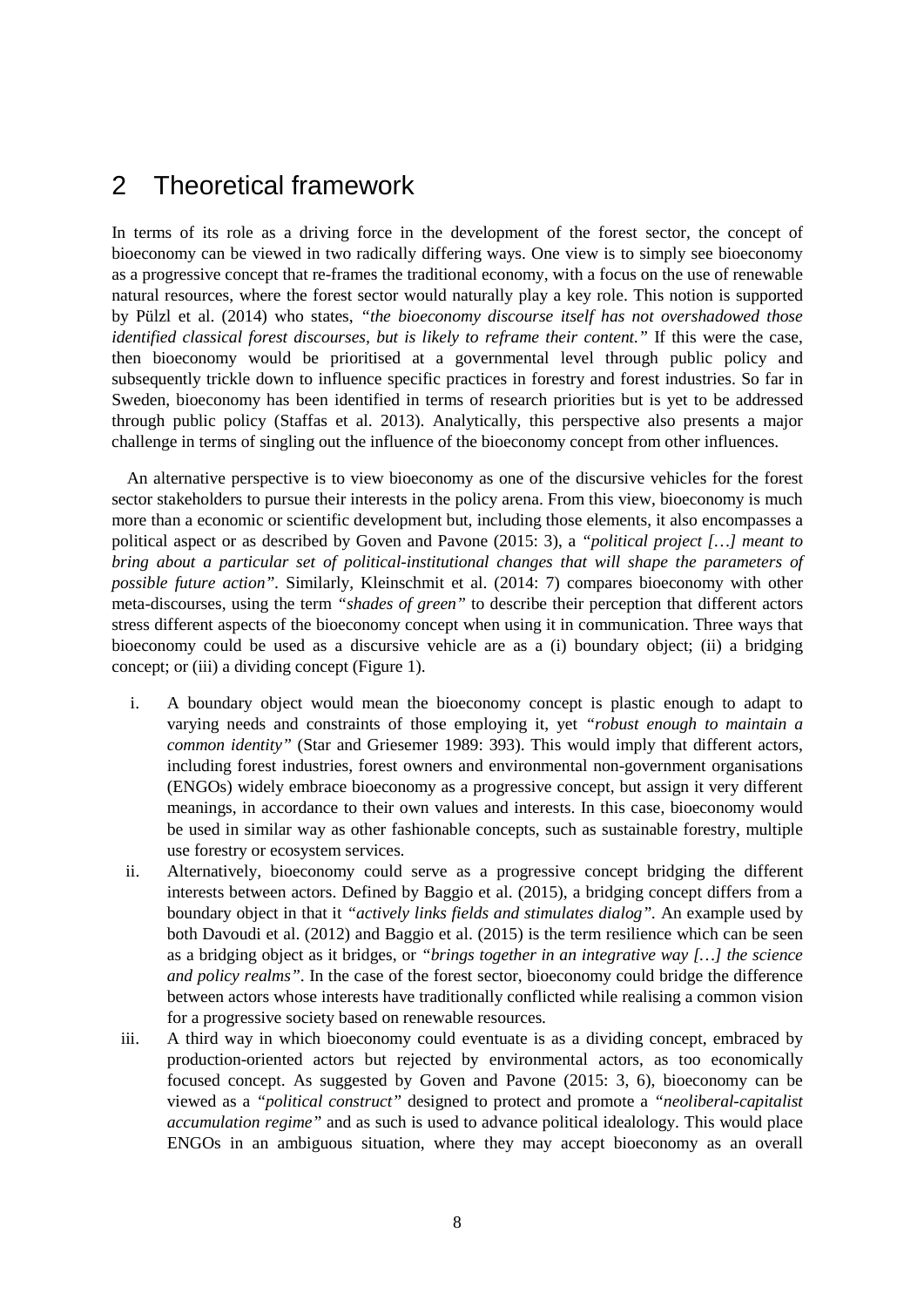progressive concept towards greening the society but wary of its implications to forestry, potentially leading to intensified practices to the detriment of environmental values.



**Figure 1***.* Simplified illustration of three potential interactions between two groups that the bioeconomy concept can facilitate.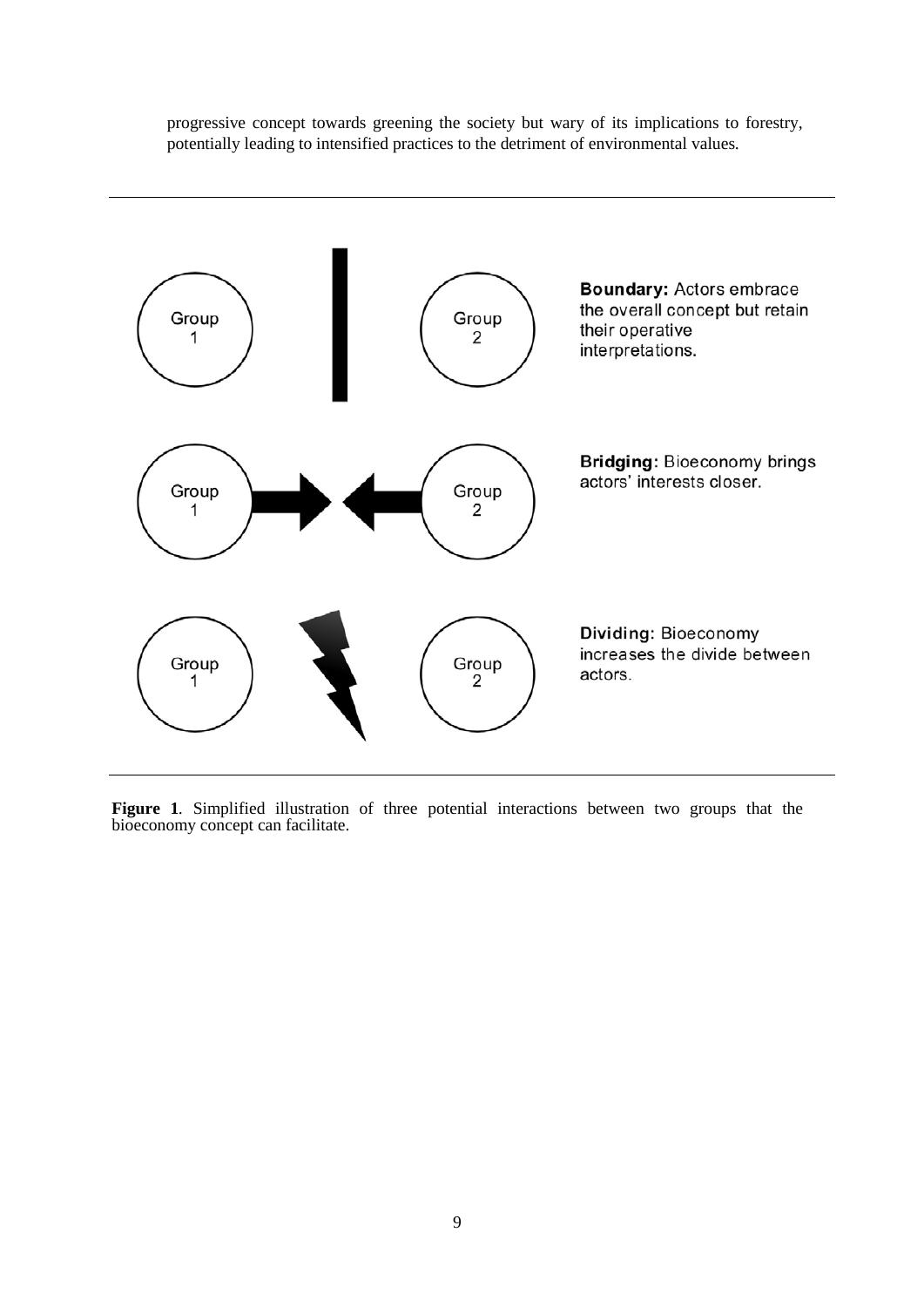## 3 Methodology

#### 3.1 Data collection

As the core aim of this study was to investigate the range of perceptions that forest sector actors had of the bioeconomy concept, qualitative research interviews were chosen as the most appropriate method of research, with a selective sampling methodology used to target specific aspects of the forest sector. Selective sampling is a commonly used methodology in qualitative research and "refers to a decision made prior to beginning a study to sample subjects according to a preconceived, but reasonable initial set of criteria" (Sandelowski et al. 1992: 302). This approach acknowledges that both the organisations approached and the individuals interviewed in this study were chosen based on certain criteria.

Although using conversation for obtaining knowledge is not a new practice, qualitative interviews have only been used in the social sciences since the  $20<sup>th</sup>$  century (Kvale and Brinkmann 2009). Interviews are now one of the most widely used methods in qualitative research as they provide an *"undiluted focus on the individual" (*Ritchie 2003: 36) and *"in-depth information pertaining to participants*' *experiences and viewpoints of a particular topic"* (Turner 2010: 754). Interviewing is an active process where the interviewer and interviewee, though their interaction, produce knowledge. As described by Kvale and Brinkmann (2009: 3) the aim of a qualitative research interview is "to understand the world from the subjects' point of view". There are no strict methodological procedures or rules for conducting a research interview, however there are standard approaches and techniques that can be utilised in the course of interview-based research (Kvale and Brinkmann 2009; Turner 2010). The absence of a prescribed set of rules for interviewing creates openness and provides opportunities for the interviewer to make on-the-spot decisions but it also places demands on the interviewer's preparation and competence.

Interviews were conducted over a period between 28 October 2015 and the 5 January 2016. Organisations that are active within the Swedish forest sector were first identified with the assistance of both supervisors. Based on the premise that bigger is better, larger organisations were targeted with the assumption that, as larger lobby groups and forest producers, they are both more aware of international trends influencing forest policy and have a greater influence on the development of national forest policy. For example, organisations such as Lantbrukarnas Riksförbund (LRF) and Skogsindustrierna were included as they are organisations that represent large bodies of forest owners and industries, and consequently assumed to carry a larger influence in the Swedish forest policy arena. Based on the prerequisite that they were directly involved with either forest policy or forest management. Potential candidates within the selected organisations were contacted to arrange an interview. An additional criterion was that people that worked directly with forest policy were targeted e.g. forest managers and lobbyists rather than forest planners. Prior to the first interview, a trial interview was conducted with a supervisor to test both the interview design – technique and questions – and provide an estimated interview time.

Interview candidates were categorised – as industry, owner or ENGO – based primarily on how they identified themselves. Both LRF and Södra identified as owner associations while Svenska Cellulosa Aktiebolaget (SCA) and Skogsindustrierna were categorised as industry as they were either a private forestry company or lobbied on behalf of the forestry industry. While managing Sweden's public production forests, Sveaskog could have been identified as a forest owner, it owned its own mills and processing plants and therefore behaved more like a private forest company and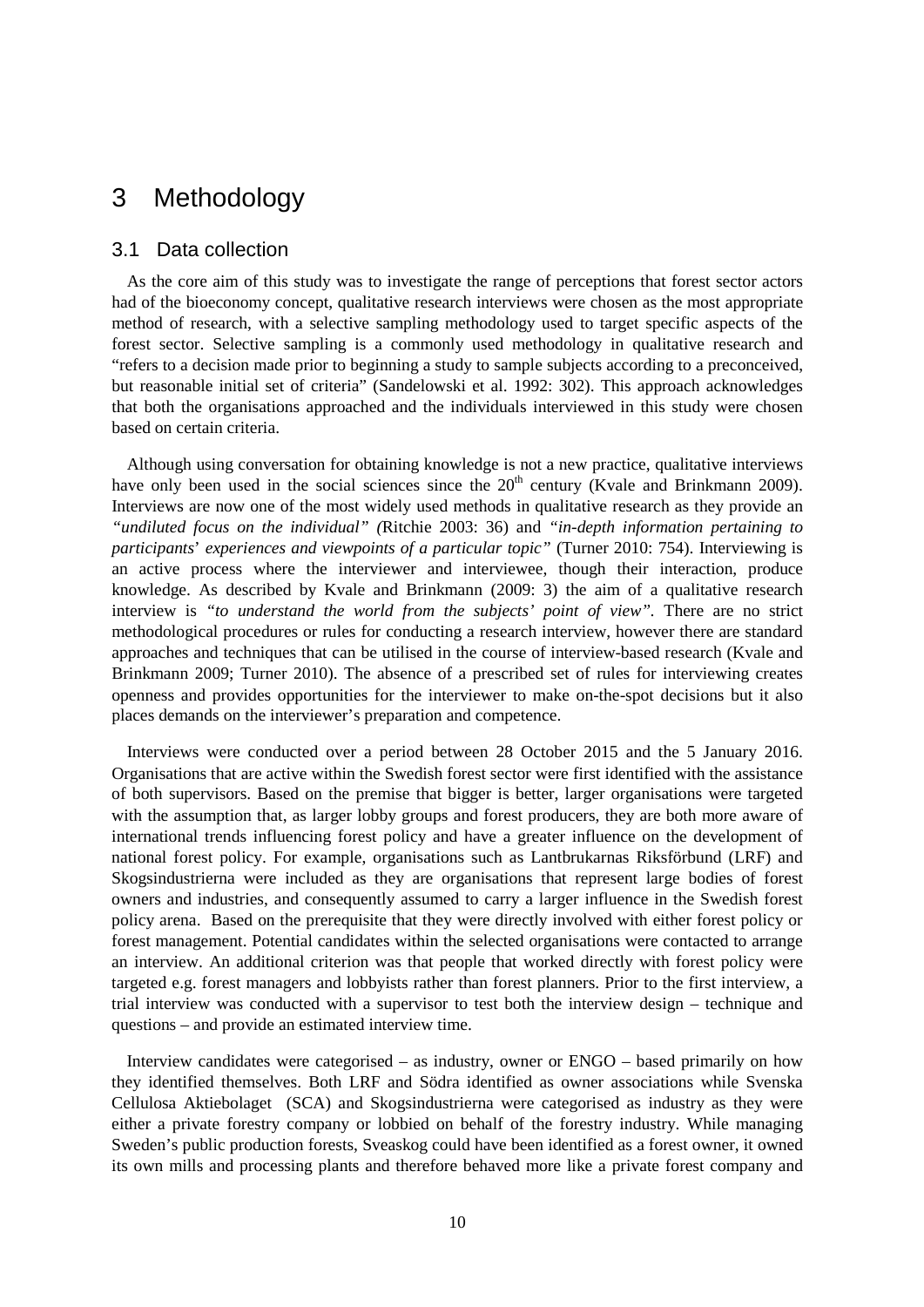was consequently categorised in the industry group. The remaining organisations, Forest Stewardship Council (FSC), Greenpeace, Naturskyddsföreningen and World Wildlife Fund (WWF) were identified as ENGOs. Twelve respondents, four from each of the three categories, were interviewed (Table 1). As LRF, SCA and Södra were large organisations there were sufficient candidates to interview and still get a range of informed perspectives.

The study used a semi-structured approach with a set of interview questions designed to provide information relevant to answering the research questions, but also designed to be open and provide scope for conversation (Appendix 1). This approach is often described as the standardised openended interview, where participants are asked identical questions but the questions are worded so that responses are open-ended (Turner 2010). Standardised open-ended interviews are a popular form of interviewing used in qualitative research as the nature of the open-ended questions allows participants to fully express their viewpoints and experiences. In addition to the interview questions, each interview opened with some personal background and also project background, with the intent of making the interviewee more at ease and more likely to speak openly. Each interview concluded with an opportunity for the interviewee to add something not already said or to make a final comment. Each interview, which lasted between 20 and 45 minutes, was recorded and then later transcribed verbatim.

| Category        | Organisation                   | <b>Number of interviews</b> |
|-----------------|--------------------------------|-----------------------------|
| <b>ENGO</b>     | Forest Stewardship Council     |                             |
| <b>ENGO</b>     | Greenpeace                     |                             |
| <b>ENGO</b>     | Naturskyddsföreningen          |                             |
| <b>ENGO</b>     | World Wildlife Fund            |                             |
| <b>Industry</b> | Skogsindustrierna              |                             |
| <b>Industry</b> | Svenska Cellulosa Aktiebolaget | $\overline{2}$              |
| <b>Industry</b> | Sveaskog                       |                             |
| Owner           | Lantbrukarnas Riksförbund      | $\overline{2}$              |
| Owner           | Södra                          | $\overline{c}$              |

**Table 1.** Interviewed organisations.

### 3.2 Data analysis

Similar to conducting qualitative interviews, there are no clearly agreed protocols or procedures for qualitative data analysis, there are however some commonly used approaches (Spencer et al. 2003). In order to answer the two research questions, two approaches were used to analyse the data produced by the transcribed interviews: content analysis and frame analysis.

#### 3.2.1 Content analysis

The content of each interview was analysed to identify themes that were common within each of the three actor groups – ENGO, industry and owner. The identification of key themes is a common procedure utilised in the analysis of qualitative data (Kvale and Brinkmann 2009; Spencer et al. 2003). These themes were then categorised as being new opportunities for the forest sector provided by a bioeconomy or forces that were either driving or inhibiting the progression of a bioeconomy – drivers, obstacles and opportunities.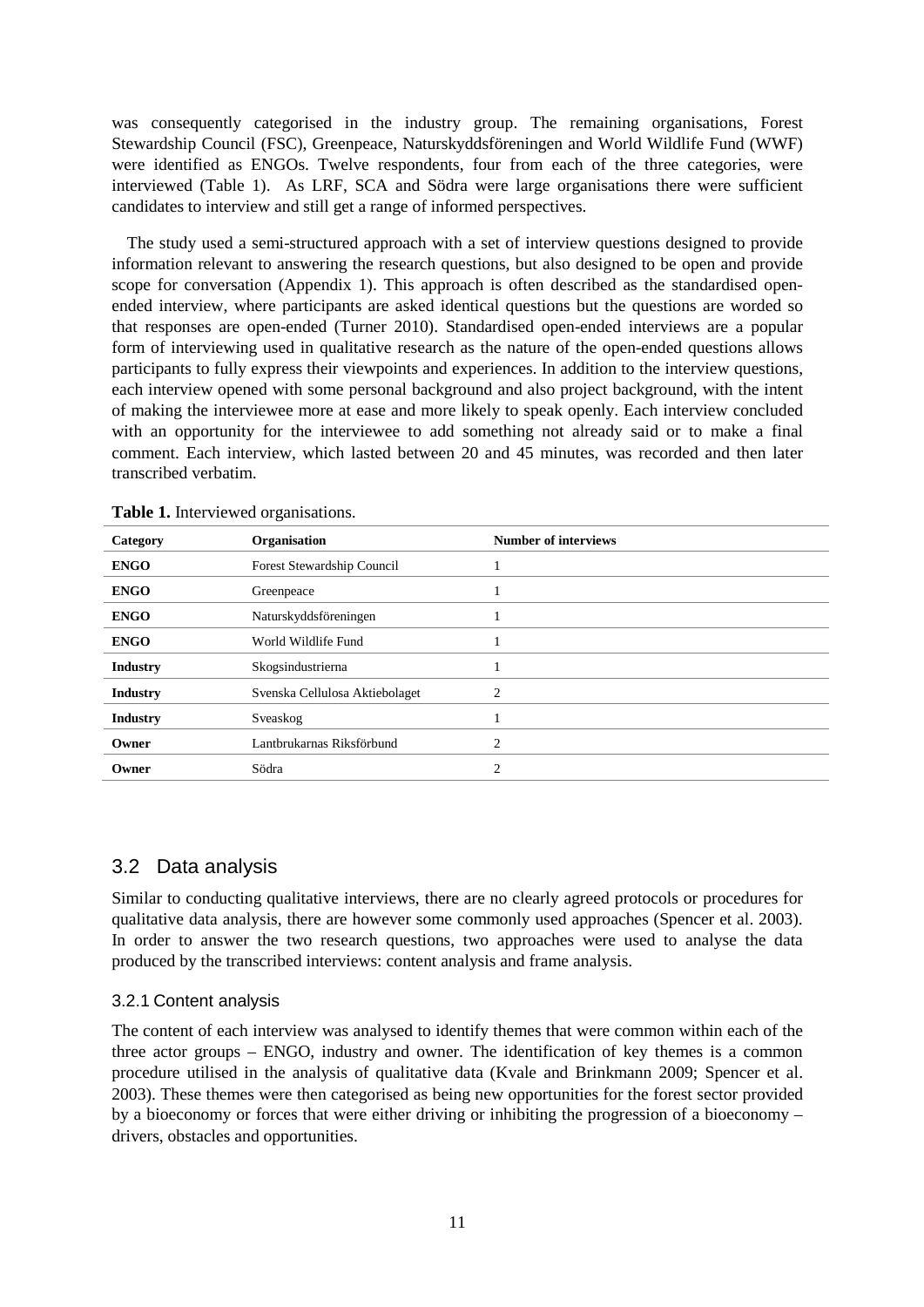#### 3.2.2 Frame analysis

Frame analysis was used to explore actor's perceptions of bioeconomy. Frames are defined in a variety of ways but can be described simply as an actor's understanding (Lindahl 2015). Two functions that are common to most are that they organise central ideas, including an actor's perspectives, and emphasis certain aspects (Nisbet and Mooney 2009). Entman (1993: 57) elaborates further you stating, *"the major task of determining textual meaning should be to identify and describe frames".*

Frame analysis delves deeper than identifying common themes as it encompasses the entire tone, context and impression portrayed by the interview, as well as the transcribed text, to provide an answer. As described by Entman (1993: 51) frame analysis is a technique that *"offers a way to describe the power of a communicating text"*. Typically it provides a way to investigate an actor's organisation of experience and the action biases they promote (Entman 1993). Identifying frames from the transcribed interviews allows an understanding of how the concept of a bioeconomy is perceived and used by the various actors interviewed. Once identified, the frames were then used to categorise the actor's perception of bioeconomy as being either a bridging, dividing or boundary object.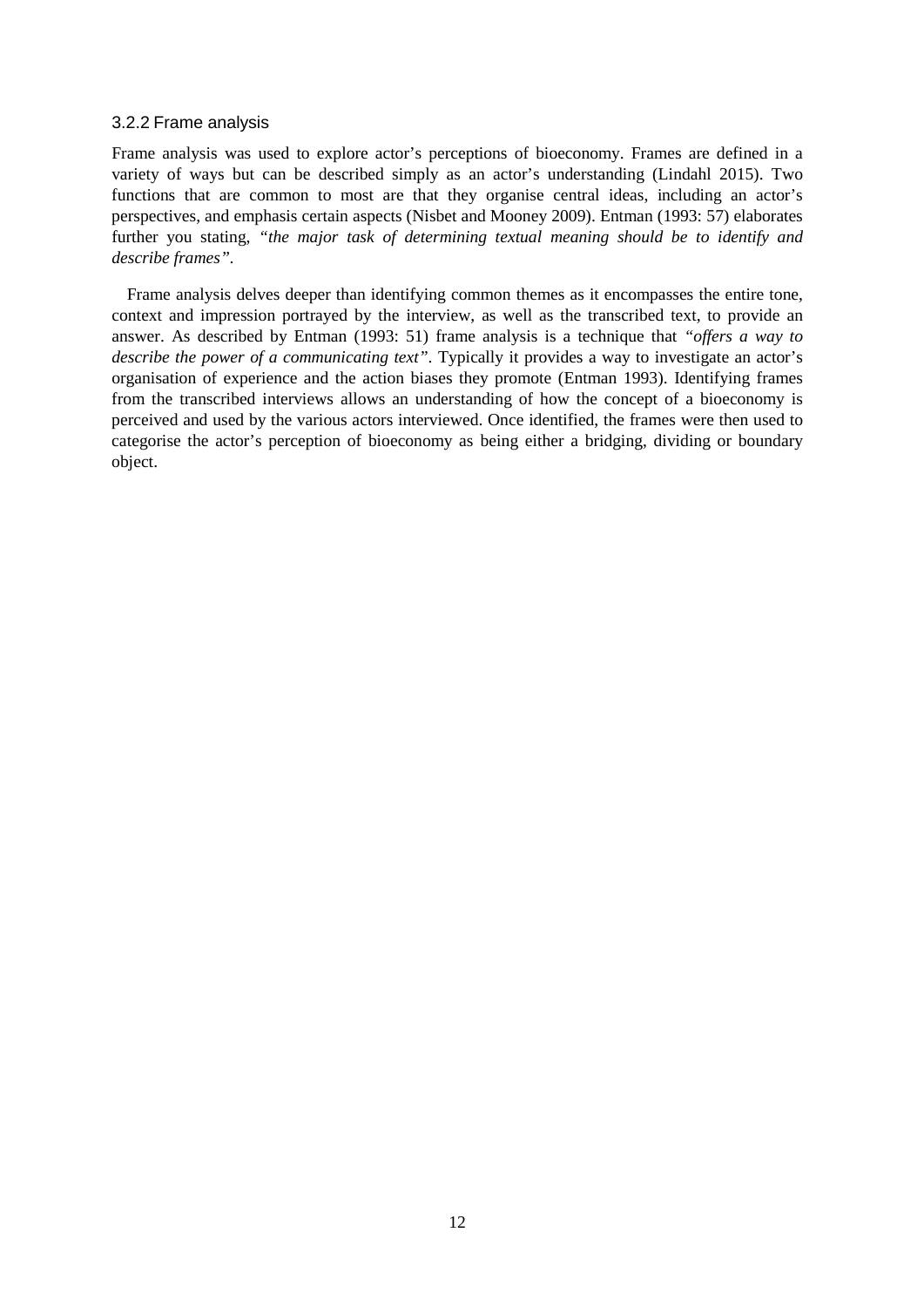## 4 Results

Analysis of transcribed interviews yielded two types of data, general themes and frames. The first was presented as responses that defined bioeconomy and the drivers, obstacles and opportunities related to a bioeconomy. These results are summarised in Table 2. The results of the frame analysis were used to describe the context and overall perceptions of a bioeconomy concept and answer the question of whether the bioeconomy concept was being used as a boundary object or a bridging or dividing concept. These results are summarised in Figure 2.

## 4.1 What is a bioeconomy?

In general bioeconomy was perceived by all three stakeholder groups as something positive. Bioeconomy was described by the industry group as *"a positive word"*, *"a vision…for Sweden and for the world"*, *"a modern word and positively viewed by society"* and *"a word with meaning for society"*. Likewise it was identified by the ENGO group as *"something that is a very vital and necessary part of a sustainable society"* and the owners as *"a positive thing […] will help us move forward"*. These descriptions all supported the notion that bioeconomy was perceived as something progressing both the forest sector and society as a whole towards a *greener future.*

Similarly, all three groups agreed that bioeconomy is an economy or a society based on the use of biological raw materials or as defined by an ENGO, *"the part of [an] economy built on the sustainable production of renewable materials from nature"*. Some ENGOs went further to recognise it as a *"subcomponent of a renewable society"* where renewable materials replace *"nonrenewable materials as much as possible"* but all identified that in Sweden, bioeconomy primarily means utilising the forest. Owners also recognised that bioeconomy represents *"a shift from the industrial fossil based economy"* as did ENGOs stating, *"[it] implies […] a transition of the economy from the present one"*. All three groups defined bioeconomy as including both current traditional forest products – timber, pulp and paper products - as well as newly developed products that have arisen from recent technological advances, with owners recognising that *"we are already in a bioeconomy"*.

Bioeconomy was viewed as a global concept that responded to the global issues of resource limitation and depletion and climate change resultant from increasing carbon emissions. As a consequence, rather than viewing Sweden's forests in isolation, bioeconomy promoted a perception of forests as global resource. As identified by one interviewee:

*[…] if we really are going to build this renewable society [in Sweden] where forest biomass plays a big role […] there are potentials to increase biomass production globally as we have deforested areas, degraded forests, etc. so there is a great opportunity internationally to increase biomass production. – ENGO*

Although the ENGO group described bioeconomy as *"basically something all environmental organisations have been working with for a long time"* the industry group appeared to exhibit a strong affinity with the term, describing it as *"a word that summarises our efforts and vision"* and even going as far as to say *"we are the bioeconomy"*. Another difference was that the ENGO group appeared to see bioeconomy as an opportunity for society to change, whereas the industry group and, to a lesser extent, the owners group seemed to perceive it as more of an opportunity for the forest sector to contribute to society change, saying *"our ideas and our mission has not changed but the wording has changed"*.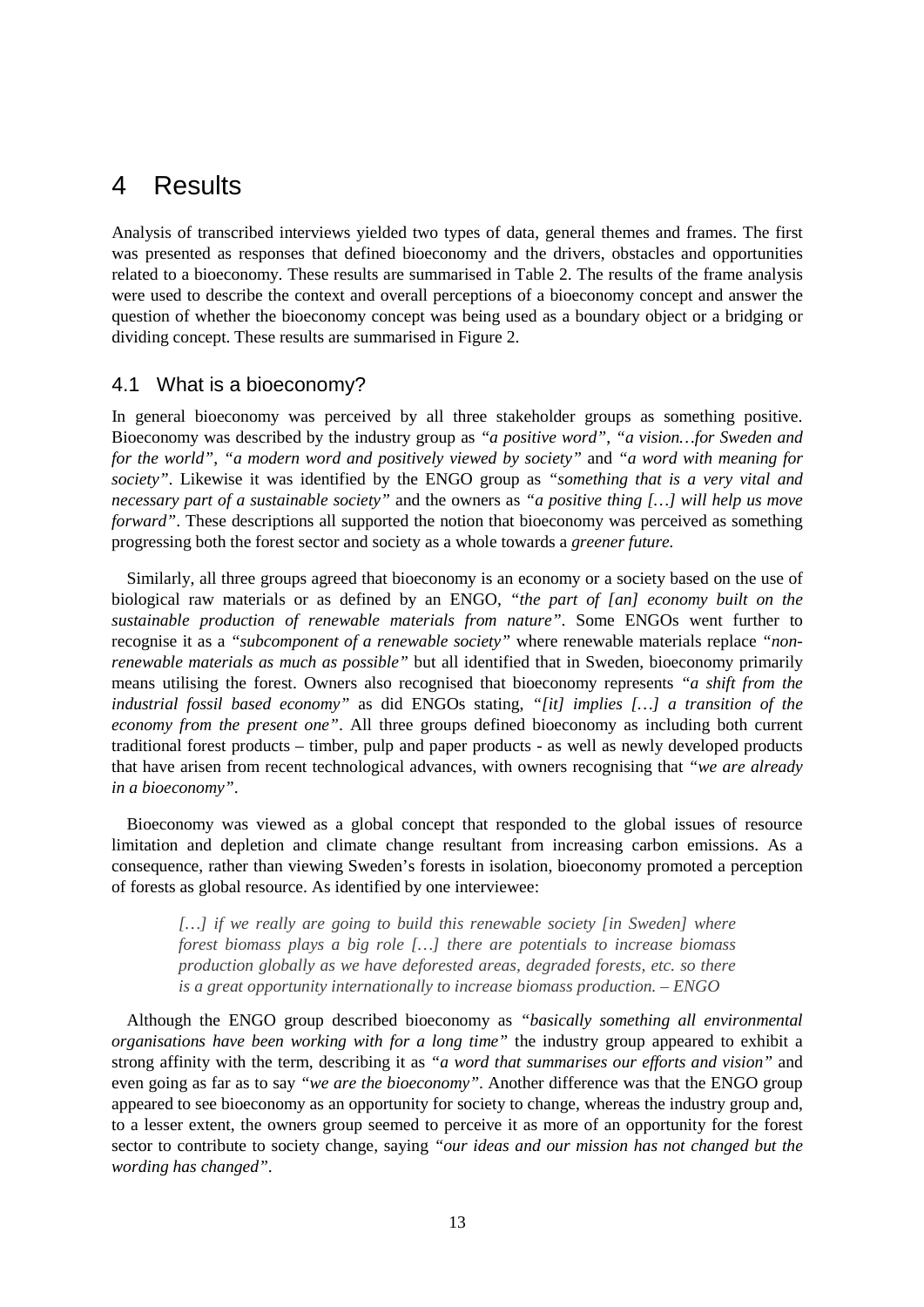All groups saw bioeconomy as a real phenomenon although one ENGO added the caveat that it was also *"used in political rhetoric without more thinking behind what's in the concept"* indicating that its potential to induce changes was largely limited by how it is defined and who uses the term.

### 4.2 Opportunities, drivers and obstacles for a bioeconomy

#### 4.2.1 What opportunities does a bioeconomy present?

#### *Communication tool*

Bioeconomy was seen as a communication tool both to inform society but also to promote the forest sector. ENGOs recognised that as a term, bioeconomy could be used to inform people *"who don't have a lot of knowledge about environmental issues or sustainability issues and who have difficulty seeing solutions"* and that it can be used to *"get other people who are not normally interested […] interested in something they weren't before"*. The industry group saw that it also "sets *the focus on the meaning of forestry and agriculture and that use of natural resources for the economy"*. The term was also seen as a label that could be used by businesses to articulate their practices, process and products that use renewable materials. The industry and owner groups also saw the term as an opportunity to both *"to tell our story and show how good our products are"* and that it *"makes the whole sector more accepted"* by showing that the forest sector is part of a *greener future*.

#### *Improved forest management*

The ENGO group also recognised that the bioeconomy concept as an opportunity to develop new products but also as an opportunity to develop "new ways to use the forest" stating that:

*[Bioeconomy] could also be start for something new to actually change something, an opportunity to change […] towards maybe a little less pulp, a little more energy and other new products. – ENGO*

This response was similar to the industry, as it recognised the concept as an opportunity for new products, but with a slightly different motivation. The ENGO group saw new forest products as an opportunity to move away from traditional products, such as pulp, towards alternative, more *environmental* products like ecotourism and other service-based forest products. This perspective was emphasised by one ENGO interviewee who said *"cutting down trees is not the only way to get money from the forest".*

#### 4.2.2 What are the drivers for a bioeconomy?

#### *Climate change*

A major reason identified by all groups, that promoted the concept of a bioeconomy, was climate change. All groups recognised bioeconomy as *"an important part of the solution"* with one interviewee stating that:

*We must substitute fossil fuel based raw materials and energy for something that is more environmentally friendly and sustainable. – Industry*

Bioeconomy represented a solution for the increasing levels of atmospheric carbon associated with climate change as it provided a way of transitioning from fossil fuel based energy and products and consequently reducing carbon emissions and increasing carbon sequestration. This process of replacing non-renewable products with renewable is referred to as substitution. Bioeconomy, for many of those interviewed, simply meant substitution of current fossil based energy and products with renewable biobased alternatives and consequently, a mechanism to reduce the escalating amount of atmospheric carbon. This was emphasised by one interviewee who equated the development of a bioeconomy to substitution saying: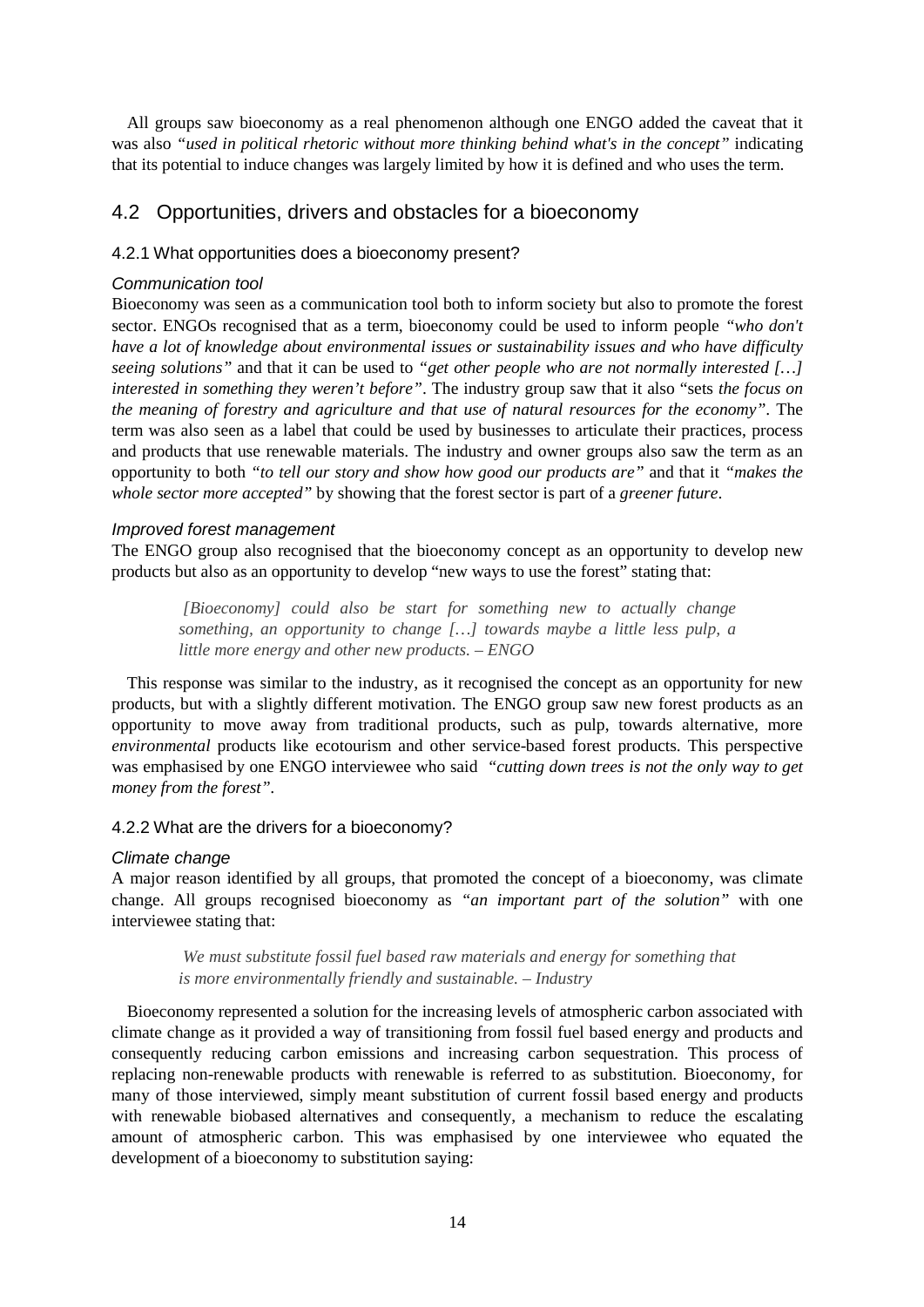[…] it's also a word in society that we must develop a bioeconomy, like an *understanding that we must substitute for fuels and things like that. – Industry* 

Although there was consensus between the three groups, within the ENGO group not all interviewees agreed. One ENGO representative regarded *climate change,* when used as justification for forestry, as being a *"rhetoric [that] pushes"* increased forest production e.g. fertilisation and use of exotic fast growing species.

#### *Sustainability*

Linked to the notion of bioeconomy as a solution for climate change, is the perception of bioeconomy as part of a sustainable society. All three groups identified sustainability as a driver for a transition to a bioeconomy, saying that:

[...] population in the world is growing more people and people getting more *wealthy, so to be able to increase the wealth in the world we need to work on the renewable part because otherwise we won't have a sustainable planet. – Industry* 

*[Bioeconomy] is a very vital and necessary part of a sustainable society. – ENGO*

*Sustainability, circular economy and the carbon dioxide problem, [forestry is] part of the solution for all of those three things. – Owner*

This driver was closely related to the *climate change* driver as they were both based on the premise of replacing non-renewable products with renewable biomass based products however the difference was that this driver was seen as a necessary response to increasing population demand and limited resources instead of a means of reducing carbon emissions.

#### *Economic development*

Economic development was as perceived as both a motivation to change but also an opportunity to develop new products and markets. All three groups identified new products and market opportunities as a primary motivation for developing a bioeconomy. The industry group in particular emphasised the importance of economic drivers stating that:

*[…] a main driver for me and for the company and for Sweden is that it's a good business. We have a lot of forests, we know how to use them, we know how to develop them and a tradition of successful chemical industry development based in natural products like pulp and paper, a lot of that comes from Sweden, we have a strong intellectual capital in this sector. – Industry* 

*[…] being able to make this transition to a new economy, a bioeconomy, [is] vital for survival. – Industry* 

[...] international markets, prices, exchange rates, [economic] growth, it's the *normal drivers. – ENGO*

[...] if you want to stay alive in this business, you have to have some kind of *development. – Owner*

Although economy was primarily seen as a rationale driving the development of a bioeconomy, it was also recognised as an opportunity by the industry group as *"a way to find new markets and new products and new ways of using this raw material"*. In this regard, bioeconomy was seen as a natural development of the forest sector, as two interviewees stated: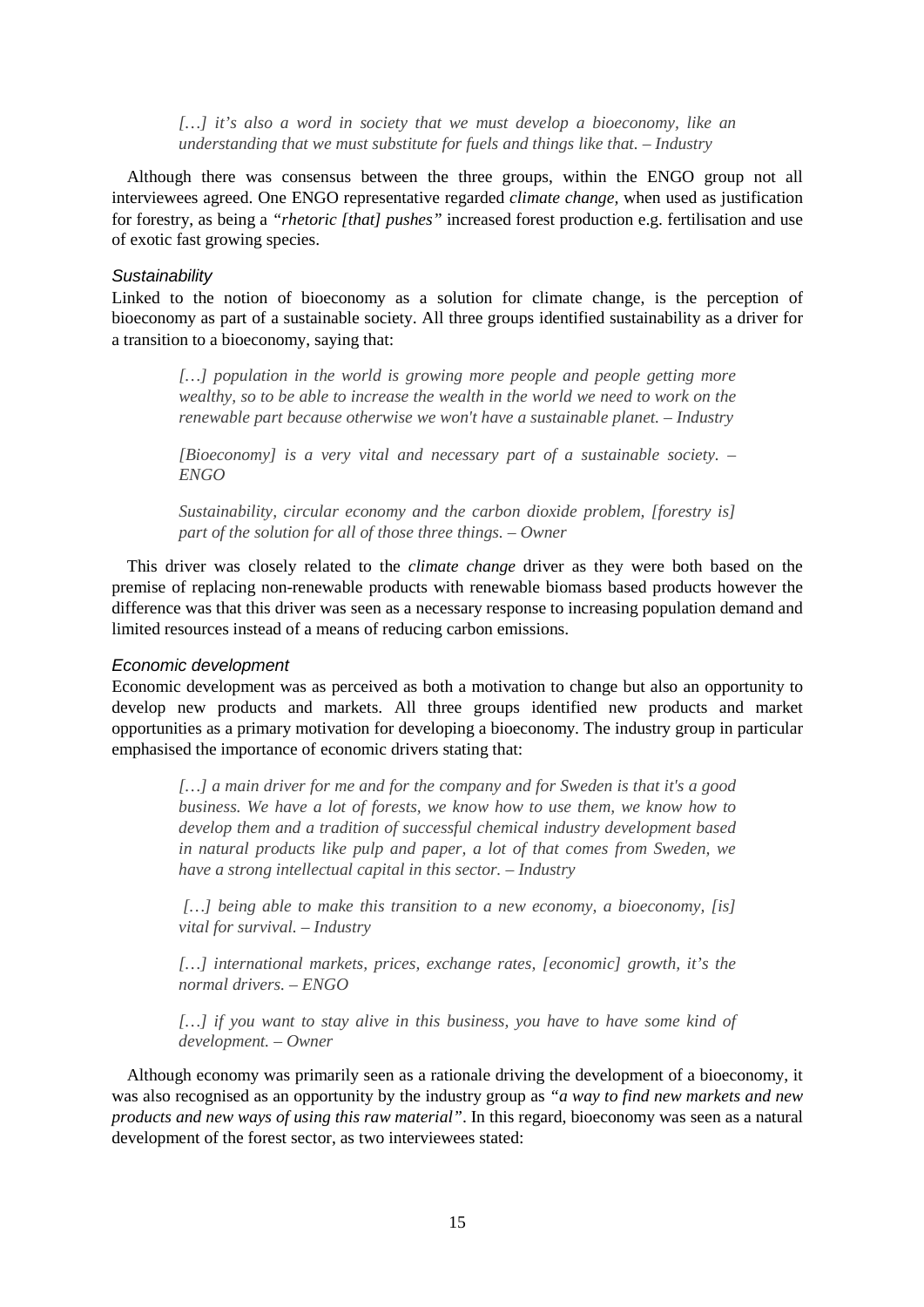*It's [bioeconomy] a term that's been popular when talking about progression and development of our own industry. – Industry* 

*Over time we have changed focus from timber to pulp and to paper […] that market is going down so we must find new values for the forest. – Industry* 

#### *Regulation*

Although regulation as a policy tool was also identified as a potential inhibitor for a bioeconomy, the ENGO group saw it as a potential driver saying that *"regulations from the [European Union] level and the national level, that are in favour of bioeconomy, sustainably produced products"* could promote a transition to a bioeconomy or in the words of an interviewee *"by stopping the bad things you are actually boosting the good things"*. Although it was recognised by an ENGO that *"people want to be eco-friendly"* there was a perceived need for regulation because *"we don't have time for everything to be so eco-friendly as possible in the world, have to move it on a bit"*.

Regulation was also identified by an ENGO as a necessary "mechanism to steer [… and] optimise the use of biomass in society". However it was also noted by the same ENGO that the use of "taxes or other mechanisms to steer that use of biomass […] might be in contradiction with certain sectors". One example used to illustrate this was:

*[…] if you have the pellet sector, the biomass from that goes directly to pellets and then we just burn it rather than steering that biomass into more long term products and then burning it but then the pellet sector would oppose that because it would undermine their business. So that is obviously a challenge also, how society can steer this in a more optimum manner. – ENGO*

The industry group recognised regulation both as a potential obstacle but also that *"national and international policy"* were a necessary driver to *"to promote new ideas and transform society"*.

#### 4.2.3 What are the obstacles for a bioeconomy?

#### *Urbanisation*

Increasing urbanisation was cited as one of the major obstacles that could prevent progress of a bioeconomy. Both the ENGO group and the owner group recognised urbanisation was a major issue with a forest owner describing it as:

*A problem is urbanisation […] in Sweden, people love wood products but they don't love forestry and forestry is a dirty sounding thing with machinery out in our nature which is not nice but then after two or five years when the new forest is growing and you have your wooden kitchen table they are happy. – Owner*

Urbanisation was perceived as an issue as it represented a society disconnect from the natural environment as an owner stated:

*Global urbanisation, meaning fewer and fewer people have actual knowledge and experience of country lifestyle and what it is to manage land and what it is to be a farmer and they are being taught at the universities, all these ideas about what nature is and how it should be managed and fewer and fewer really know what it's all about and how to take care of it. – Owner*

This disconnect was consequently related to a decreasing understanding and appreciation of nature, in this case forest, which was the reason urbanisation was perceived as a problem for valuing forests and the services and products they produce. One interviewee summed this up as: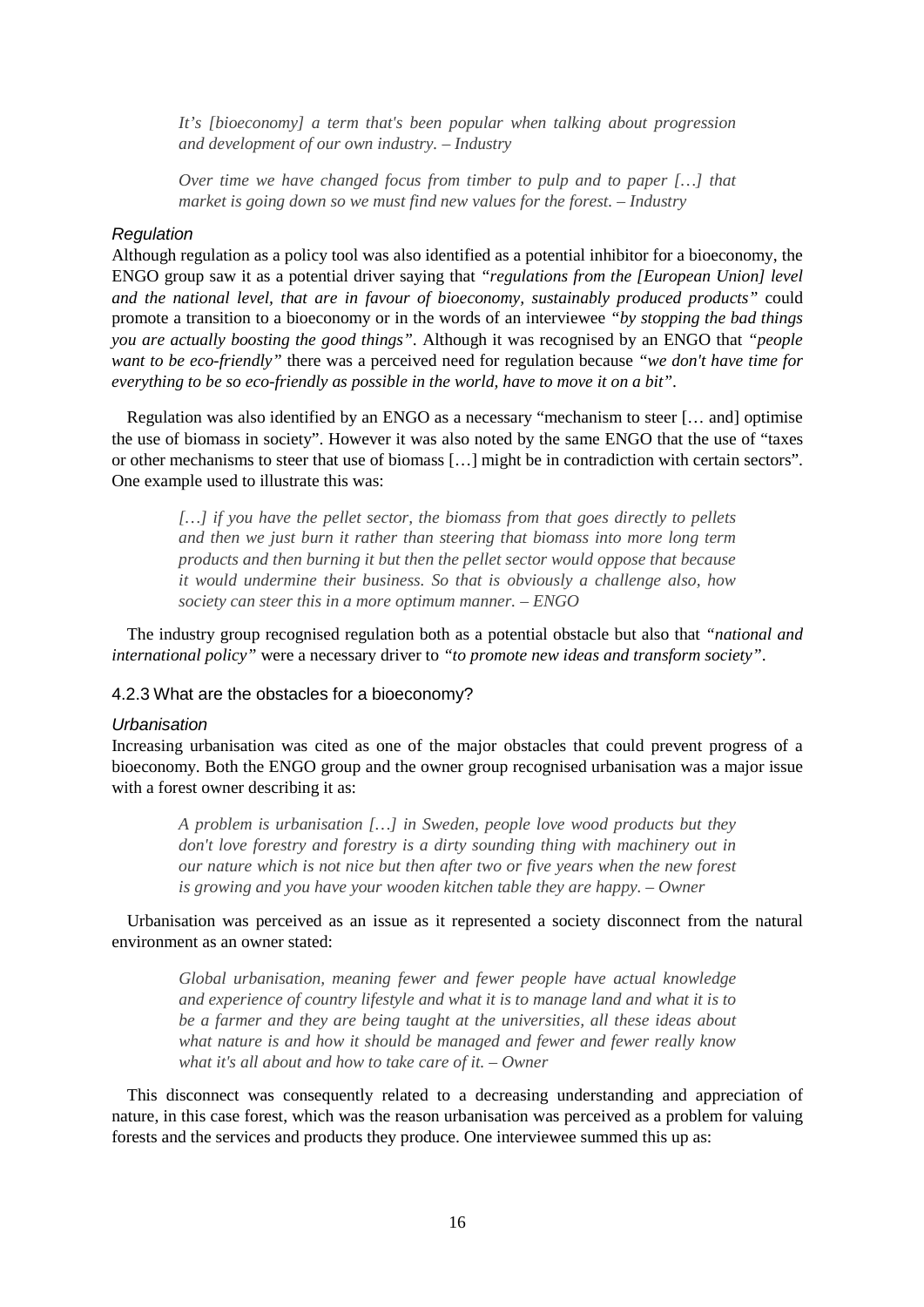[...] understanding of the forests and their environmental values and ecosystem *services is deteriorating I would say and that would then potentially undermine the forest push that we manage them sustainably. – ENGO*

#### *Regulation*

Both the industry and owner groups both saw regulation as a potential hindrance for a developing bioeconomy. Bureaucracy in general was identified as an issue because it could make forest utilisation more complex and difficult for forest owners or as stated by an owner, "you can end up with so much administration that forest owners will not harvest". Similarly regulation was seen as an economic burden with a stated concern that:

*[…] politicians in Sweden or in the European Union or at least UN conventions, if they put too much of obstacles and too much hinders and too much burden on the sector with all kind of requirements that doesn't make it profitable anymore. – Owner*

*[…] if there are regulations forcing us to explain everything there will be a lot of paperwork and a lot of paperwork means that there'll be less biomass on the market because there will be forest owners, if you think about the small forest owner, just a little piece of land, it will be too much paperwork so he will just feel that 'ah, forget about it'. – Owner*

More specifically, regulation was perceived as a potential obstacle for a developing bioeconomy in that policies didn't distinguish biobased energy from fossil based energy. According to one industry interviewee the European Union *"don't make any difference if the product is renewable or fossil […] you can't, for example, put a tax in a way that makes it cheaper to choose the renewable"* and as a result it was *"cheaper to import fossil fuels than to use renewable ones".*

#### *Resistance*

In addition to regulation, industry and owner groups also identified resistance, both from current structures and from competing economic interests, as an impediment for a transition to a bioeconomy. Resistance from current structures was referred to by an industry interviewee as the *"resistance to new building technologies and the use of massive wood constructions in tall buildings for example and that is both structural, because it is what we are used to doing"*.

Resistance from competing economic interests was also perceived as an obstacle for further development of a bioeconomy. Owners in particular stated that:

*There are institutions and sectors that are against the use of forest. We have primarily the oil industry, they are not very interested in having biofuels and you have the construction sector. – Owner*

*[…] very strong economic interests, which use lobbies and politics to promote their own products. That has been seen in the last 100 years of innovation, for example alternative fuels and motors for cars, which have been bought by fuel and car companies so that has been inhibiting new ideas for a long time. – Owner*

#### *Resource limitation*

When it came to viewing the forest as a limited resource for a developing bioeconomy, there was a gradient of decreasing concern from the ENGO group to the owner and industry groups. The ENGO group promoted the view that forest use is already at a limit, saying: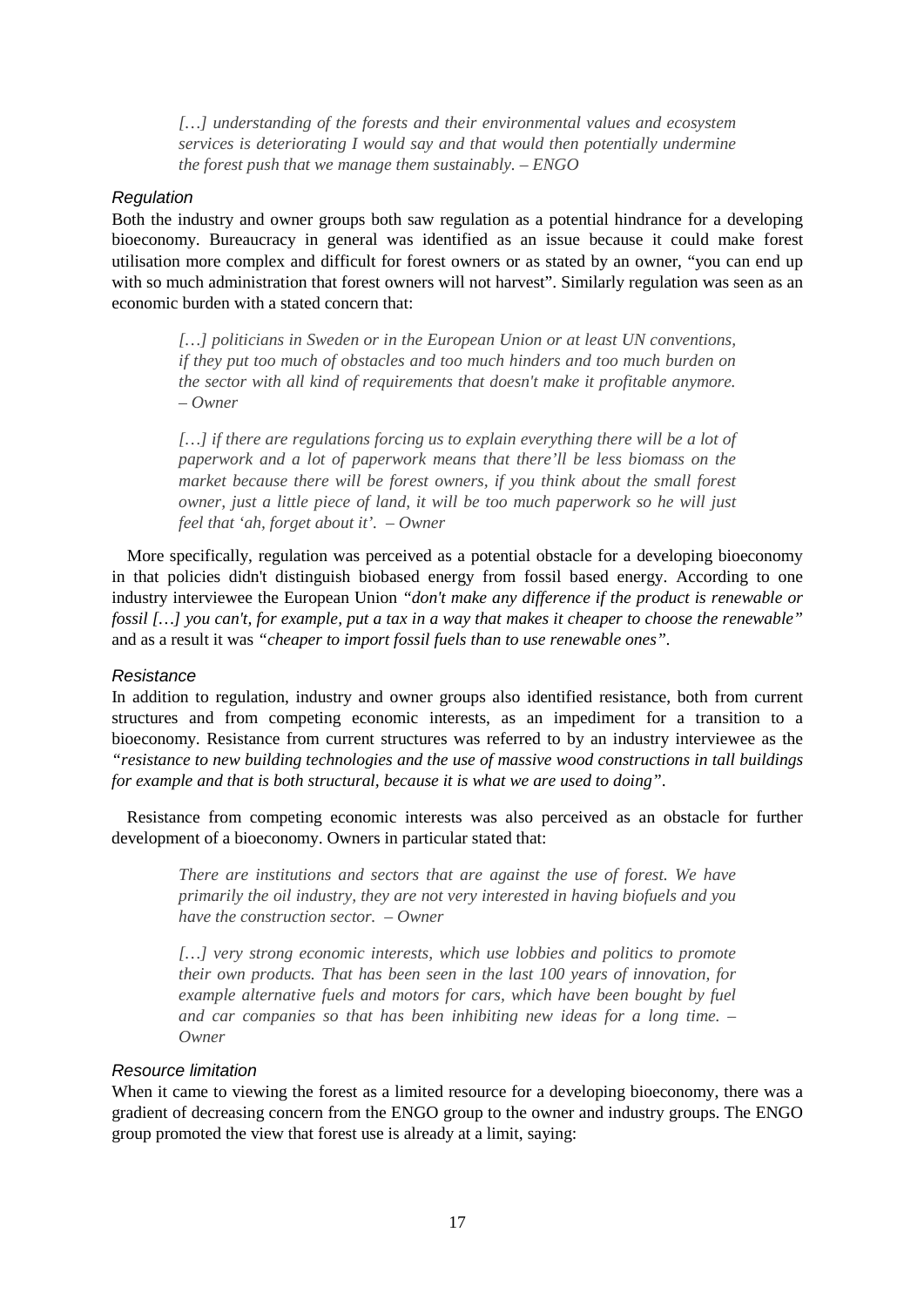*Sweden has already made the transition that was possible […] forest is already being over exploited, if we want use more biomass for fuels then something else has to give […] should we start using our agricultural land to produce biofuels instead of food? Somewhere, somehow there has to be a change in the consumption patterns. – ENGO*

The owner group also recognised that in Sweden *"we are cutting as much as we can"* but identified that there was potential to increase growth, for example with *"better seed orchards, more dense stands, we could do things"*. The industry group focused solely on increasing productivity and efficiency, viewing forest as a global resource that can be increased, stating that:

*I'm expecting an even higher ambition in the silvicultural field. We can still do a lot more to have more productive forests and produce a bigger volume so we can do more products. – Industry* 

#### *Definition*

Both the owners and the ENGOs identified the definition of bioeconomy as an issue. The reasons it was perceived as an obstacle were that it was both a broad definition and consequently could be either open to interpretation or ambiguous. As stated in the interviews:

*It's a very unspecific concept […] anyone can say it and you don't know what it really means. There is no one that really owns the concept so it's open for anyone to interpret and claim. – ENGO*

*[…] if we don't know what we're talking about when we're using a term like bioeconomy, then it's a problem. – Owner*

The definition of bioeconomy was also described as "*sloppish*" by an ENGO, indicating that it was vulnerable to being treated as a buzzword if there was a lack of knowledge and understanding to support the concept.

|                                   | <b>ENGOS</b> | <b>INDUSTRY</b> | <b>OWNERS</b> |
|-----------------------------------|--------------|-----------------|---------------|
| <b>OPPORTUNITIES</b>              |              |                 |               |
| <b>COMMUNICATION TOOL</b>         | X            | X               | X             |
| <b>IMPROVED FOREST MANAGEMENT</b> | X            |                 |               |
| <b>DRIVERS</b>                    |              |                 |               |
| <b>CLIMATE CHANGE</b>             | $X^*$        | X               | X             |
| ECONOMIC DEVELOPMENT              | X            | X               | X             |
| <b>REGULATION</b>                 | X            | X               |               |
| <b>SUSTAINABILITY</b>             | X            | X               | X             |
| <b>OBSTACLES</b>                  |              |                 |               |
| <b>DEFINITION</b>                 | X            | X               | X             |
| <b>REGULATION</b>                 |              | X               | X             |
| <b>RESISTANCE</b>                 |              | X               | X             |
| <b>RESOURCE LIMITATION</b>        | X            |                 | X             |
| <b>URBANISATION</b>               | X            |                 | X             |

**Table 2.** Summary of opportunities, obstacles and drivers identified by interviewed groups.

\* There was not unanimous agreement within the group for this topic.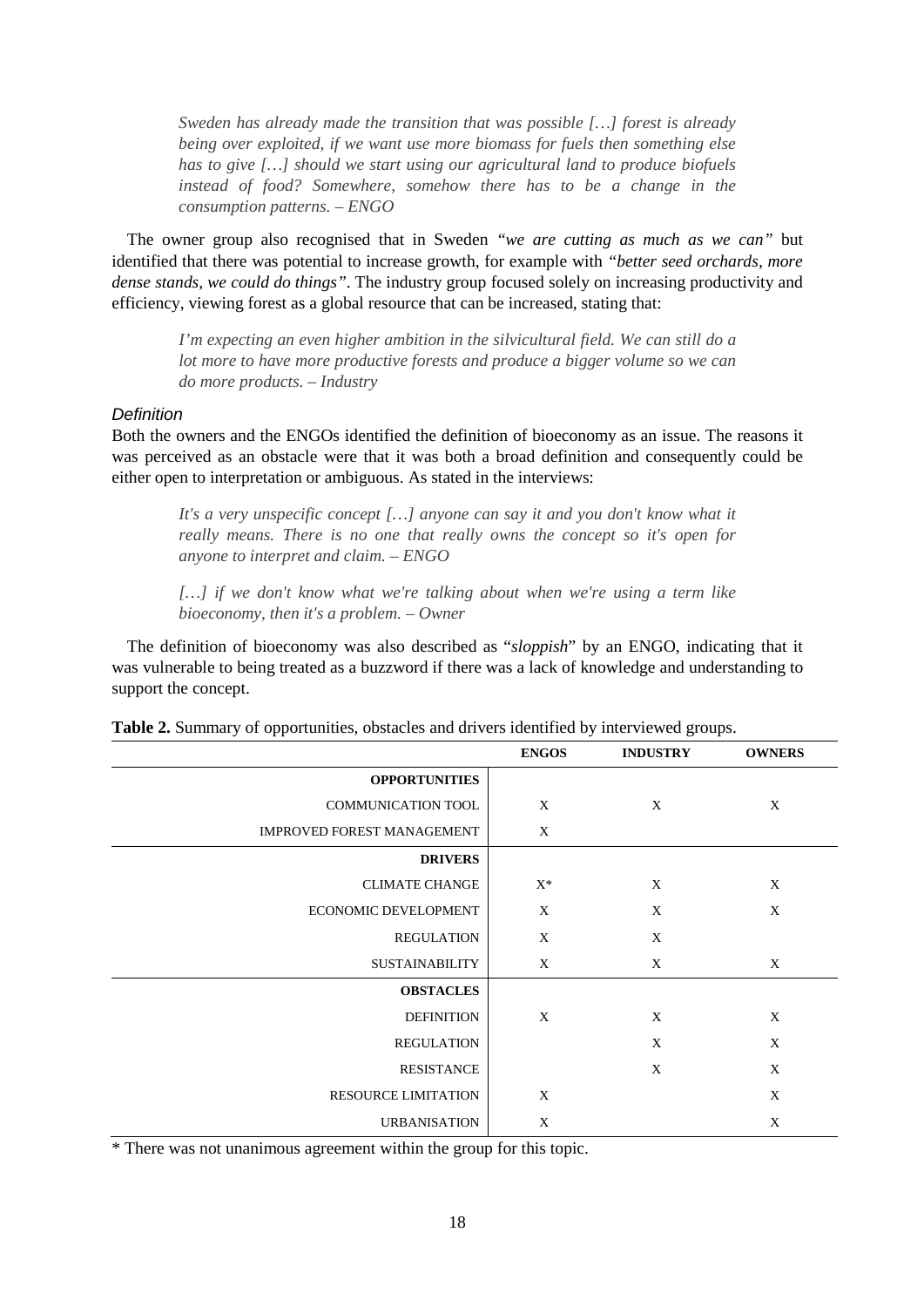### 4.3 Is bioeconomy being used as a bridge, boundary or divide?

In general there was a common understanding of bioeconomy between the groups although it would be premature, based on that, to interpret bioeconomy as a bridging concept. Delving deeper, the interviews exhibited a range of understandings and as a result, there was no clear distinction between the groups in terms of the concept being used as a bridging, boundary or dividing object. Instead perceptions of the bioeconomy concept were more a function of individual understandings rather than common group beliefs. This was perhaps most evident within the ENGO group which even had contradictions between members, illustrating the diverse nature of this group. As a result there was evidence to support all three understandings – boundary, bridge or divide – within each group (Figure 2). However of the three, this study showed that bioeconomy as a bridging object had the most support.

#### *Bridge*

Of the twelve interviews, six displayed an attitude that showed the bioeconomy concept could be regarded as bridging. Noticeably, this group was dominated by the ENGOS. The fact that bioeconomy was perceived positively by all three groups is the first clue that supports the hypothesis of bioeconomy as a bridging object. There was recognition from both industry and ENGO groups that it was important to have a common understanding as some interviewees stated:

*We have to make it a concept that we can work on together as a whole society, not one [industry] bioeconomy and state bioeconomy, one nature organisation bioeconomy, we need a common base in the vision. – Industry* 

*If we use them just to reach our own political goals and thereby neglecting there are other stakeholders that might perceive it I another way, it's not going to be very constructive so I think you have to have a more profound discussion about bioeconomy is […] focus on how renewable natural resources can be managed to actually contribute to a sustainable bioeconomy […] solving how we can build a renewable society. – ENGO*

*It also makes the whole sector more accepted, that it's part of the future, it's important for us to redefine ourselves and become a part of the future […] in a way it's an important word in how we coin it and the way we use it but I think it's a word that summarises our efforts and vision. – Industry* 

There was also a common recognition that, in Sweden, forest biomass provided the only viable alternative for fuel, plastic and textile replacement products with one owner commenting *"you can't sit on sunlight"* which illustrated that although solar power might provide a suitable energy alternative, of the renewable options, forest biomass was the only one appropriate for a range of other replacement products.

Deeper than commonalities, any indication that the bioeconomy concept included a shift in attitude was a sign that the concept provided a bridge between traditionally disparate groups. For example, ENGO actors seeing bioeconomy as pathway towards using more forest products or industry actors recognising a need for changes in forest management as illustrated by the following statements:

*It's important for us to redefine ourselves and become a part of the future. – Industry* 

*It's something that is very vital and necessary part of a sustainable society […] new products but also new ways to use the forest. – ENGO*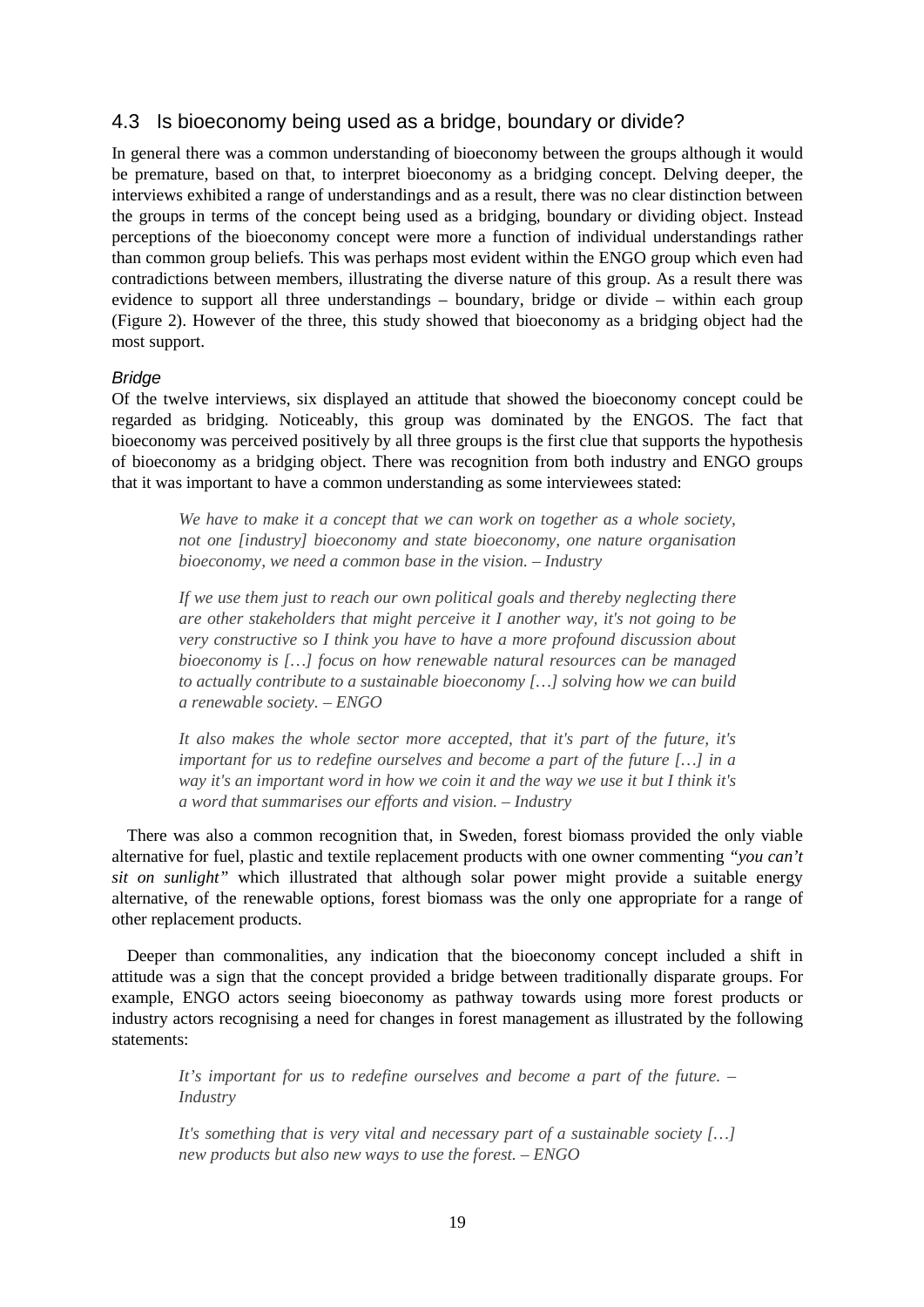It's good, better, to use more fibres to replace other things in building [...]– *ENGO*

*[…] there are many different interests that use it for their purposes of course but still it is a shift from the fossil based, it is a shift from a traditional industrialised economy and perhaps that implies as well a little bit more of a knowledge based society, a service based society. – Owner*

#### *Boundary*

Bioeconomy as a boundary object was supported by five interviews. Owners in particular supported the notion of bioeconomy as a boundary object, with three of the four owners interviewed regarding bioeconomy synonymously with forestry. This view indicated that there was no need for change, counter to attitudes that supported bioeconomy as bridging object, and instead was tool for society to accept forestry as it is. This perception is summarised by the following statements from interviewed owners:

*We are the bioeconomy. Our ideas and our mission has not changed but the wording has changed […] it would be good if people could realise that so they have a better understanding of what we do. – Owner*

*We're a part of the solution. – Owner*

*It's a very good thing that people have realised the potential of forestry. – Owner*

*It gives the possibility to tell our story and show how good our products are. – Industry* 

*It's [bioeconomy] a word that summarises our efforts and vision. – Industry* 

*Some want to conserve forest as a carbon sink but I think bioeconomy sets the focus on the meaning of forestry and agriculture and that use of natural resources for the economy. – Industry* 

These statements all illustrate how owners, and industry to a lesser extent, perceived bioeconomy and forestry as one and the same, with it simply being a new word that conveyed a message of how good it is to use the forest without any impetus to change.

#### *Divide*

Of the three approaches that bioeconomy could be used, a dividing object had the least support with only one ENGO interviewee giving nominal support to this approach. The main reason this interview was categorised as dividing is that bioeconomy was perceived as *"rhetoric"* used to support increased forest production, as stated:

*There is a lot of lobbying about the role of forests in climate mitigation, in bioeconomy […] the forest industry and others have used climate as an argument to increase production, you can name any number of things, increase fertilisation, more exotic species or they want to do stump extraction. The rhetoric's of renewable, climate, bioeconomy, pushes those things. – ENGO*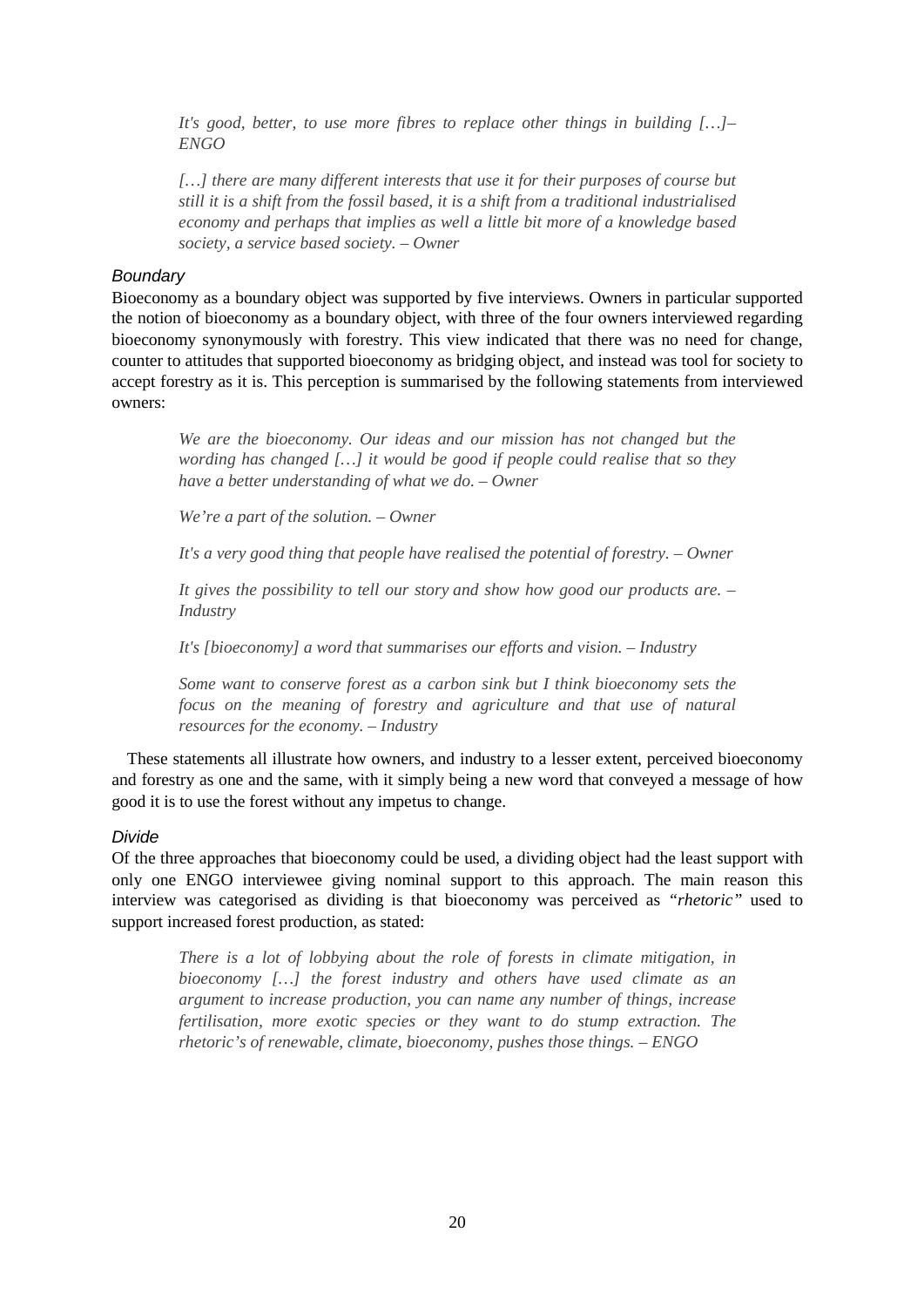

**Figure 2.** Summary of bioeconomy perceived as a boundary, bridging or dividing object for each of the three groups interviewed.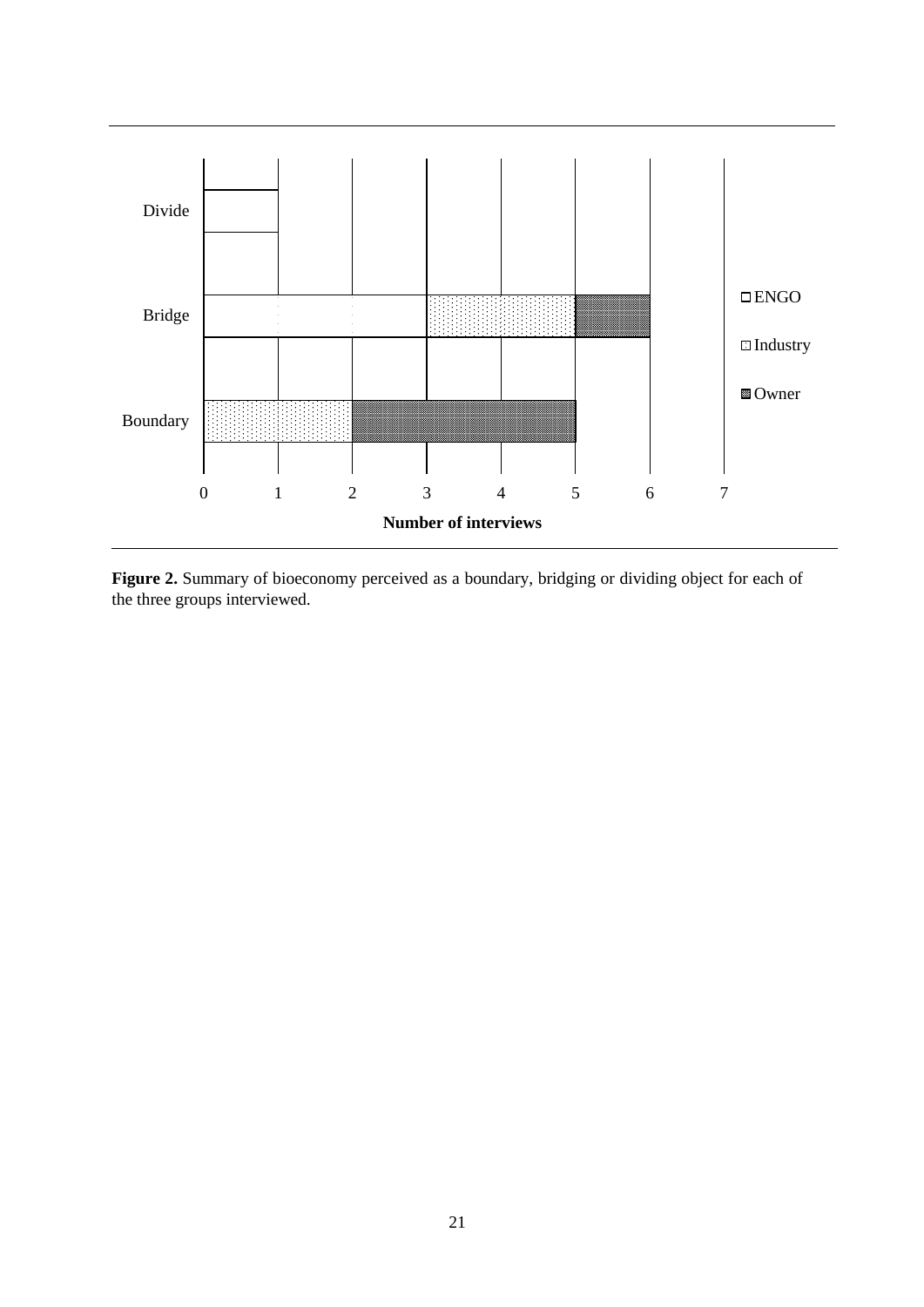## 5 Discussion

### 5.1 Broad definition

Bioeconomy has a broad definition. From the interviews, the bioeconomy concept was understood to be a process that used biomass to transition society towards a more sustainable, greener future. This view is more reflective of the European Union view of bioeconomy which is *"based on the use of use of biomass resources"* as opposed to the definition used by the OECD and the United States which *"focus on the process converting raw material into value added products using biotechnology"* (Kleinschmit et al. 2014: 6). The fact that each person interviewed could define bioeconomy illustrated that the concept has pervaded forest discourse in Sweden. However, although all perceived the concept positively only a few exhibited an understanding deeper than a vague sense it implied a push towards a more sustainable society. Staffas et al. (2013: 2766) also concluded that the bioeconomy concept is not well defined and that *"in some cases it is a more political approach and, in others, a more scientific approach".*

The broad definition could imply that the concept is still in its infancy and needs to be further defined before it can begin to influence forest policy. Alternatively, the openness of the definition may be a strength and a consequently a reason why the concept had universal acceptance between the diverse groups interviewed. This positive commonality was the primary reason that justified the concept being used as bridging concept, providing common ground and goals for groups with previously conflicting interests. Kleinschmit et al. (2014: 19) also identified that integration of forest and environmental management necessary for a bioeconomy could diminish *"the traditionally strong actor-coalitions of the forest sector"* further illustrating that the concept has the potential to bring actors together. Although, for this to eventuate in Sweden will depend, at least in part, on how a national bioeconomy strategy develops and whether its used as an opportunity to involve all actors.

Not all saw it in this way though. The openness of the concept also provided scope for groups to interpret bioeconomy in their own ways, treating it as a boundary object. Described by Kleinschmit et al. (2014: 7) as *"shades of green"*, where different actors stress different aspects of the concept, this was seen predominantly within the forest owners who interpreted bioeconomy as a validation of using forest products and as a consequence, perceiving themselves as synonymous with bioeconomy. This view is also promoted by Swedish Forest Industry Federation (2012: 25) in their report where they describe the forest industry as the *"driver"* for a sustainable bioeconomy. Although in some regards this view may be accurate – as forest owners supply raw forest material – it implied a normative resistance to any change from a traditional forest management model. This resistance has been identified previously by Krott (2012) who observed that forest owners may represent a challenge for the forest sector to progress a bioeconomy as they are not simply driven by profit – which would motivate delivery of biomass to the industry - but also value forest utility, which is in line with notion of *forest pride* exhibited by this group.

This difference in attitude, that distinguished the forest owners from the other two groups, was one of the more significant results found by this study. Although the scope of this study was limited to the forest sector, an attitude that equates bioeconomy with forests and forestry – not altogether surprising in a country where the forest sector is so dominant – could present issues for widespread adoption of the concept in Sweden. The reason being that it fails to recognise the potential contributions of other sectors, such as agriculture, and may cause conflict between sectors whereas, as a cross-sectoral concept, bioeconomy requires an holistic approach to be successful (Kleinschmit et al. 2014).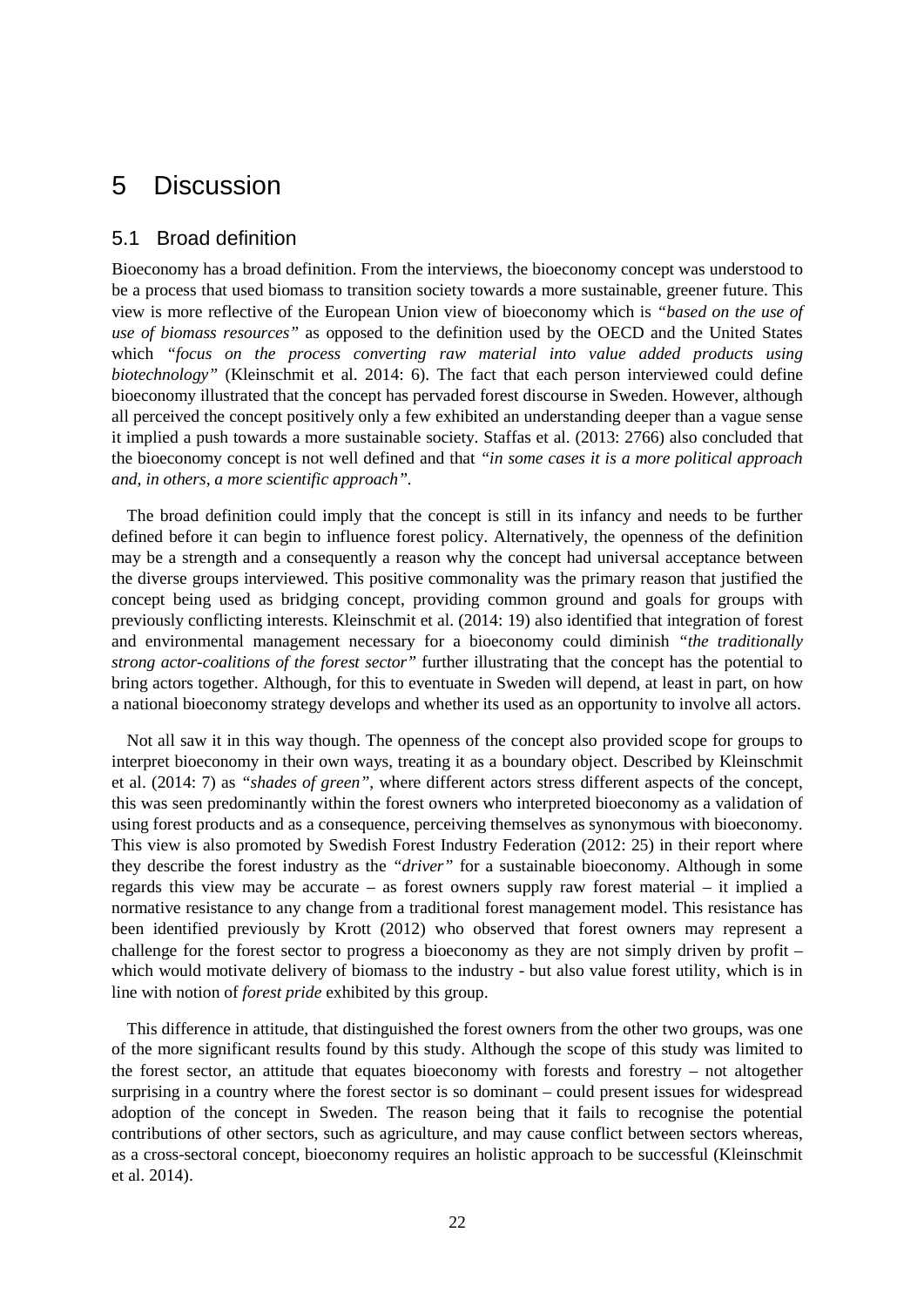### 5.2 The next evolution?

There is growing evidence to suggest that bioeconomy is the next evolution in meta-discourses to influence forests. Forests – and their management – have long been at the mercy of global trends and discourses but two major discourses that have recently influenced forests are *ecological modernisation* and *sustainable development* (Lindahl 2015; Pülzl et al. 2014). Bioeconomy – as a discourse – contains elements of both ecological modernisation and sustainable development metadiscourses, with innovation and technological advancement a key component of a bioeconomy that also acknowledges natural limits by promoting an alternative to non-renewable fossil resource dependence. For this reason bioeconomy has been described by Pülzl et al. (2014: 391) as a *"mixedsource discourse*" stating that:

*[Bioeconomy] cannot be subsumed under other already existing meta-discourses such as the sustainable development or ecological modernisation discourse. It is however also not just another meta-discourse that aims at replacing older ones.*

This notion of bioeconomy as a mixed-source discourse was supported by those interviewed in this study. The attitudes expressed in interviews supported the understanding of bioeconomy as an amalgamation of previous meta-discourses as also identified by Pülzl et al. (2014: 391), the bioeconomy discourse *"interweaves arguments of doom (limits to growth) with technological arguments (ecological modernisation) and economic arguments (neoliberalism), while being concerned mostly about the economy"*. Climate change and sustainability were recognised as primary motivations to develop a bioeconomy. These drivers acknowledge natural limits – in line with the sustainable development meta-discourse – as they represent the challenges of carbon emissions, resource depletion and population growth that bioeconomy is seen as a solution to. Simultaneously, although one ENGO expressed concern at forest overuse, there was little sense from those interviewed that there was any need for change in production or consumption behaviour. Rather there was an expectation expressed that technocratic solutions such as tropical plantations, fertilisation and improved genetic material will help meet future demands. Life went on, just with timber buildings and pine diesel fuelled vehicles instead of concrete and petrol. Whilst environmental aspects of bioeconomy provided justifications for the concept, it's not possible to disregard the economic motivation also expressed by those interviewed. All three groups cited opportunities for new products and markets, illustrating that it was a significant driving force for developing a bioeconomy.

Lindahl et al. (2015: 11) describes this attitude as the *"more of everything pathway",* an *"optimistic view that it is possible to create more of existing resources"* and subsequently, this perception of a bioeconomy can be seen as an extension of the Swedish forest model that has traditionally prioritised wood production. Further, it is possible that the similarity of the expressed understandings of a bioeconomy with the current forest model is a reason that the concept had such widespread acceptance amongst those interviewed.

## 5.3 Global governance

Bioeconomy was presented as a solution to the global challenges of resource depletion and climate change. These can be seen primarily as products of the global trends of a growing population – both in numbers and wealth – increasing demands on the planet (Eckerberg 2015). As a consequence, forests were perceived by many of those interviewed as a global resource. Among the interviews there was recognition of Sweden already being at a limit in terms of forest utilisation – although some saw potential to increase this limit – and that to meet increased future demands for forest biomass there would need to be an increase in biomass production globally. This recognition of natural limits was also a recognition of bioeconomy as a full transition from fossil fuel based products and energy which could be differentiated from the view, mainly exhibited by the forest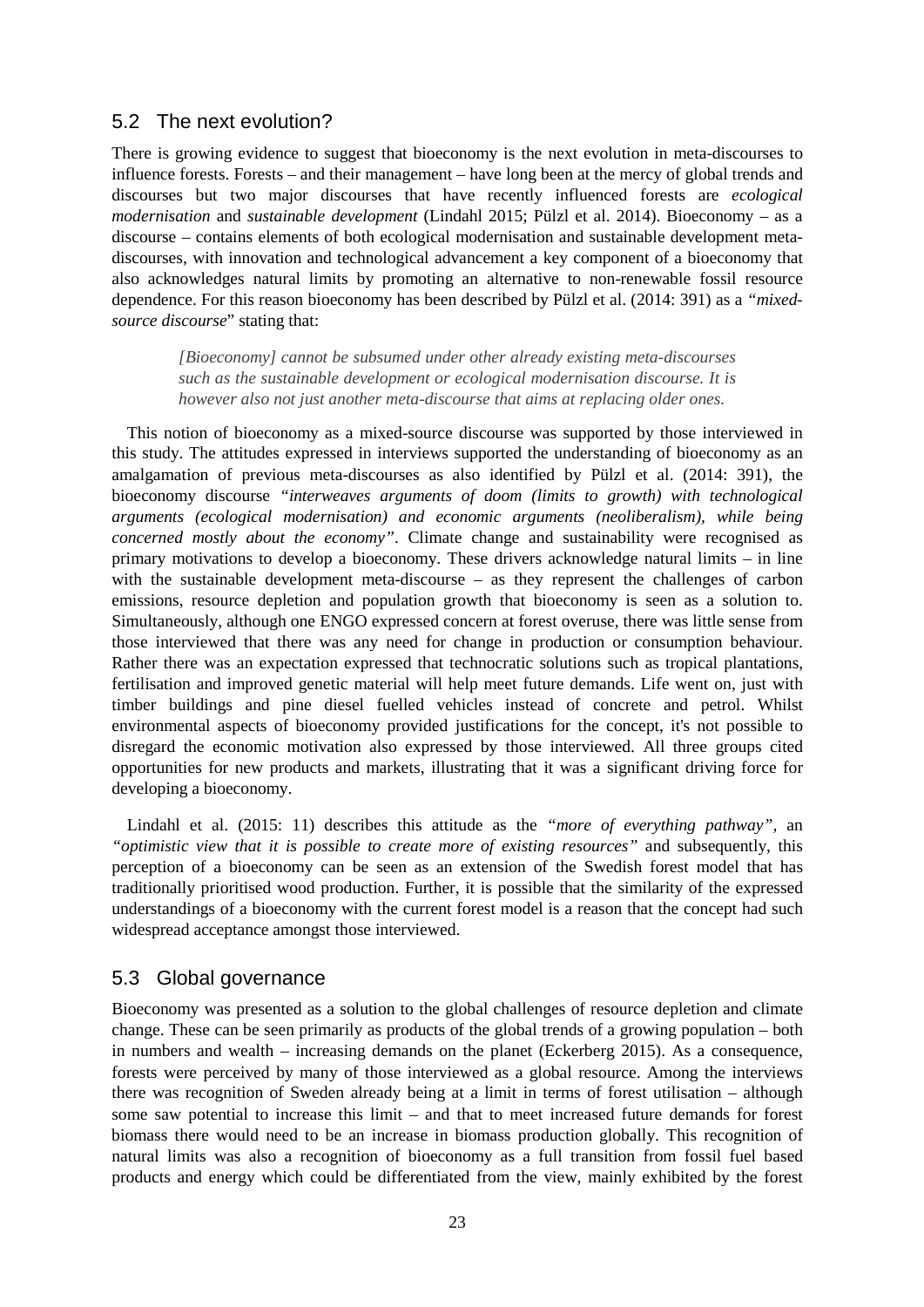owners, that Sweden already has a bioeconomy by simply having forests – and other sources of biomass – contribute to the economy.

The perception of forests as a global resource illustrates the increasing role of international governance in the Swedish forest sector. Internationalisation of the forest sector is not a new phenomenon for Sweden, with many of the organisations interviewed operating globally. SCA, for example, is the largest Swedish forest company but produces in 25 countries and sells to more than 100 countries (SCA 2016). Kleinschmit et al. (2012: 127, 128), in their review of forest policy research, identified the increasing prominence of governance as a research topic, also recognising that the forest sector in Sweden is increasingly affected by "*by decisions taken beyond Sweden's borders*" which "*merit increased attention in the future and continues to influence forest policies at the national level*". The increasing importance of international governance in the Swedish forest sector was recognised by many of those interviewed, with several emphasising both negative and positive aspects of regulation and other policy instruments in progressing a bioeconomy in Sweden. International governance was primarily identified as the European Union, for example the current European Union policy goal of increasing the amount of energy sourced from renewables to 20% by the year 2020, which in turn influence national policy (EC 2011). International governance also includes the increasing influence of multinational organisations such as FSC, which has a significant role in influencing forest management in Sweden through its certification scheme. Regulation also highlighted the tension between the energy and forest sectors with one interview emphasising a lack of discrimination in European Union policy between renewable and non-renewable fuels. This illustrates the multi-sector nature of a bioeconomy and consequently the need for a holistic approach to policy-making that includes cooperation between sectors, as also emphasised by Kleinschmit et al. (2012: 128), *"with a marked increase in inter-sectoral relationships, such as environmental, energy, agriculture or climate policies, the cross-sectoral dimension will become even more important*".

## 5.4 "It's a buzzword, but a useful buzzword."

In conclusion, I return to the original question posed by the title, green future or greenwash? The positive perceptions of the concept provided a very optimistic view that bioeconomy, at least for Sweden, really is the seen as the future. These perceptions support the notion of bioeconomy as a natural extension of the traditional Swedish forestry model and consequently support an expectation that the concept of bioeconomy will continue to gain widespread acceptance and influence within the Swedish forest sector. This influence can already be seen in the actor groups interviewed in this study that, in general, perceived it as way towards a green future. Whether motivated by a need for society to be sustainable or a need for the industry to survive, all of those interviewed saw it as a desirable future. Both industry and ENGOs saw bioeconomy as a way forward, to progress. Owners instead, although they also recognised it as a pathway to a sustainable society, viewed bioeconomy more as a description of their current state – without any impetus to change – and conversely perceiving bioeconomy more as a pathway for society to progress towards them.

The definition of bioeconomy was a two-edged sword in that it was broad enough to both support a range of agendas and encompass a range of – sometimes opposing – actors. For this reason it was used as both a boundary and a bridging object. Despite this difference in perspective, the broad acceptance of the concept highlighted the potential of bioeconomy as a bridging concept, bringing together a diverse range of forest actors, as one interviewee stated, *"it's a buzzword, but a useful buzzword".*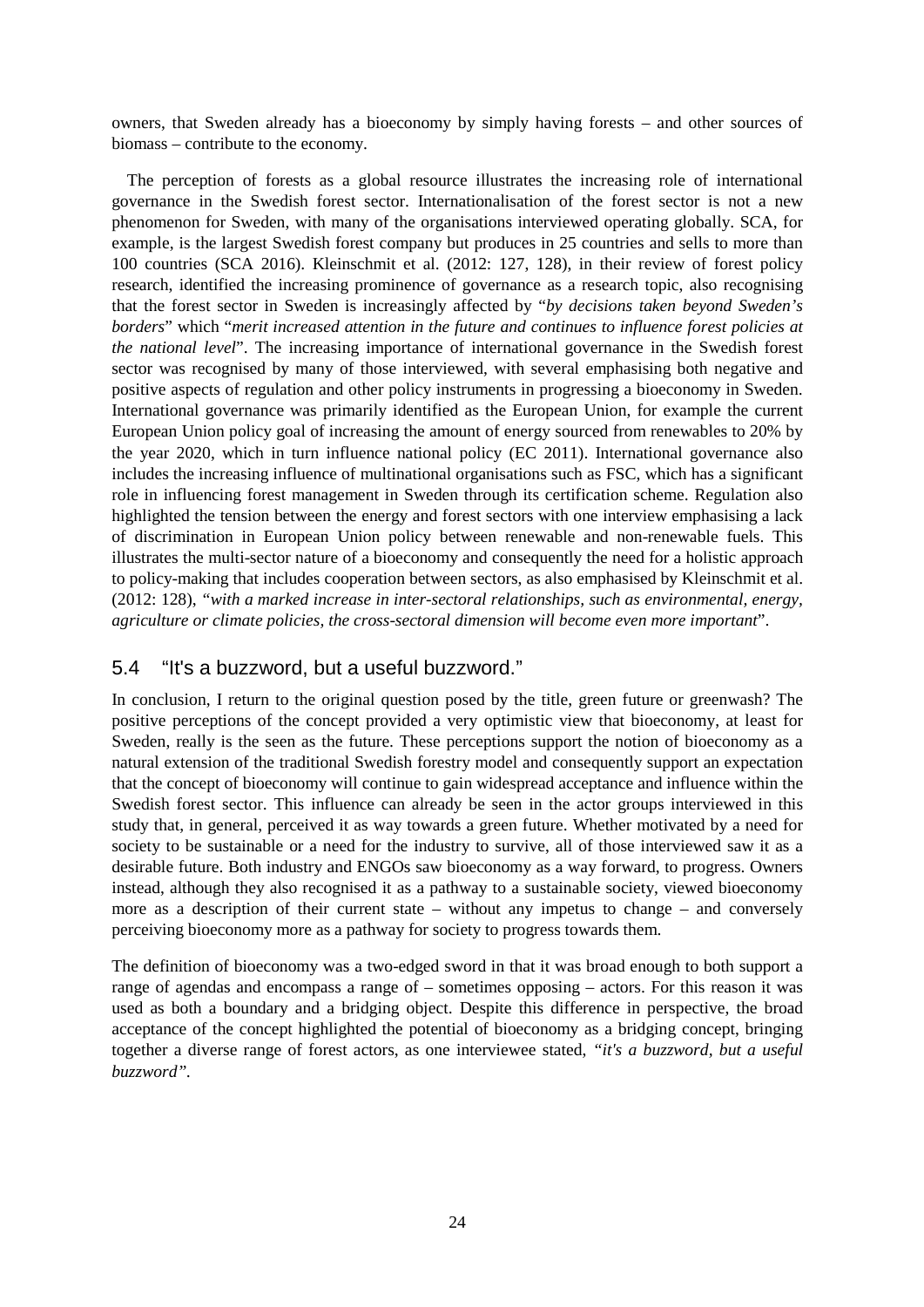## References

- Arts B, Appelstrand M, Kleinschmit D, Pülzl H, Visseren-Hamakers I, Eba'a Atyi R, Enters T, McGinley K, Yasmi Y (2010). Discourses, actors and instruments in inter-national forest governance. In: Raynor J, Buck A, Katila P, (Eds.). *Embracing complexity: meeting the challenges of international forest governance*. IUFRO.
- Baggio JA, Brown K, Hellebandt D (2015). Boundary object or bridging concept? A citation network analysis of resilience. *Ecology and Society*. 20:2
- Björheden R (2006). Drivers behind the development of forest energy in Sweden. *Biomass and Bioenergy*. 30:289–295.
- Davoudi S, Shaw K, Haider LJ, Quinlan AE, Peterson GD, Wilkinson C, Fünfgeld H, McEvoy D, Porter L (2012). Resilience: a bridging concept or a dead end? *Planning Theory and Practice.* 13:299-333.
- Eckerberg K (2015). Future Forest Governance: Multiple Challenges, Diverging Responses. In: Lindahl KB, Westholm E, Kraxner F (Eds.) *The Future Use of Nordic Forests.* Springer International Publishing.
- Entman RM (1993). Framing: Toward Clarification of a Fractured Paradigm. *Journal of Communication* 43:51-58.
- European Commission (EC) (2011). *Roadmap to a resource efficient Europe*. COM (2011) 571.
- European Commission (EC) (2012). Innovating for sustainable growth: a bioeconomy for Europe. *Brussels: Communication from the commission to the European Parliament, the Council, the European economic and Social Committee and the Committee of the regions.*
- European Environment Agency (EEA) (2014). Resource-efficient green economy and EU policies. EEA Report No. 2/2014.
- Formas (2012). *Swedish Research and Innovation Strategy for a Bio-based Economy*.
- Goven J and Pavone V (2015). The bioeconomy as political project a polanyian analysis. *Science, Technology & Human Values*. 40: 302-337.
- Hetemäki L (2014). Introduction. In: Hetemäki L (Ed.) *Future if the European Forest-Based Sector: Structural Changes Towards Bioeconomy*. European Forest Institute.
- Hoen HF and Hetemäki L (2014). Northern-European outlook. In: Hetemäki L (Ed.) *Future if the European Forest-Based Sector: Structural Changes Towards Bioeconomy*. European Forest Institute.
- Kitchen L and Marsden T (2011). Constructing sustainable communities: a theoretical exploration of the bio-economy and eco-economy paradigm. *Local Environment.* 16:753–769.
- Kleinschmit D, Ingemarson F and Holmgren S (2012). Research on forest policy in Sweden Review. *Scandinavian Journal of Forest Research*. 27:120-129.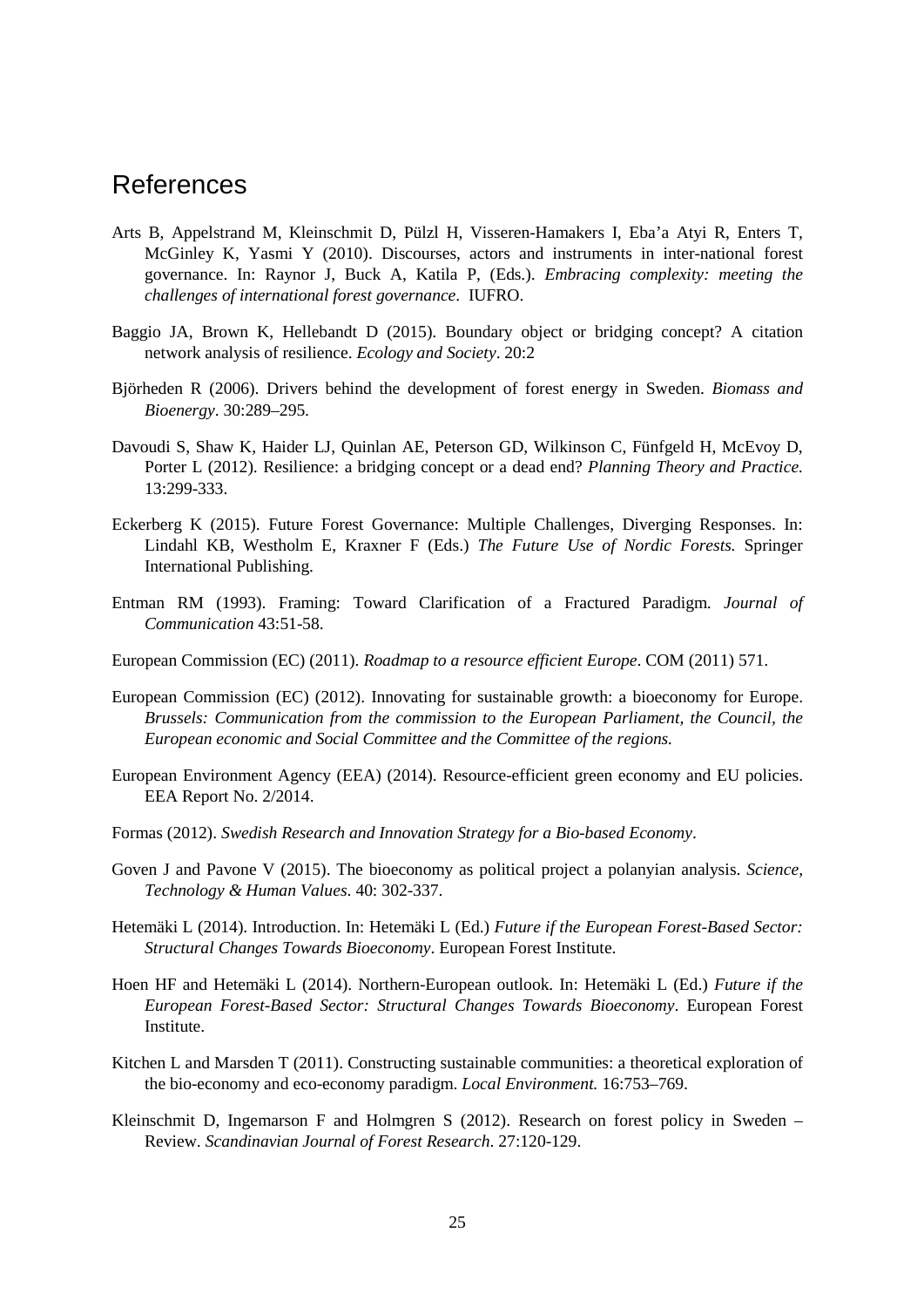- Kleinschmit D, Lindstad B H, Thorsen B J, Toppinen A, Roos A, Baardsen S (2014). Shades of green: a social scientific view on bioeconomy in the forest sector. *Scandinavian Journal of Forest Research*. 29:402-410.
- Krott M (2012). Value and risks of the use of analytical theory in science for forest policy. *Forest Policy and Economics*. 16:35–42.
- Kvale S and Brinkmann S (2009). *Interviews: Learning the craft of qualitative research interviewing*. Sage.
- Lindahl KB (2015). Actors Perceptions and Strategies: Forests and Pathways to Sustainability. In: Lindahl KB, Westholm E, Kraxner F (Eds.) *The Future Use of Nordic Forests.* Springer International Publishing.
- Lindahl KB, Sténs A, Sandström C, Johansson J, Lidskog R, Ranius T, Roberge J (2015). The Swedish forestry model: More of everything? *Forestry Policy and Economics*. http:// dx.doi.org/10.1016/j.forpol.2015.10.012
- McCormick K, Richter JL, Pantzar M (2015). *Greening the Economy: Lessons from Scandinavia*. Lund University.
- Nisbet MC and Mooney C (2009). Framing science. *Science*, 316.
- OECD (2009). *The bioeconomy to 2030: designing a policy agenda*. OECD.
- Ollikainen M (2014). Forestry in bioeconomy smart green growth for the humankind. *Scandinavian Journal of Forest Research*. 29:360-366.
- Pülzl H, Kleinschmit D, Arts B (2014). Bioeconomy an emerging meta-discourse affecting forest discourses? *Scandinavian Journal of Forest Research*. 29:386-393.
- Ritchie J (2003). The Applications of Qualitative Methods to Social Research. In: Ritchie J and Lewis J (Eds.) *Qualitative Research Practice: A Guide for Social Science Students and Researchers*. Sage.
- Sandelowski M, Holditch-Davies D, Harris BG (1992). Using qualitative and quantitative methods: the transition to parenthood of infertile couples. In: Gilgun JF, Daly K, Handel G (Eds.) *Qualitative Methods in Family Research*. Sage.
- SCA (2016). *SCA*. [http://www.sca.com.](http://www.sca.com/) Last accessed 1/2/2016.
- Scarlat N, Dallemand JF, Monforti-Ferrario F, Nita V (2015). The role of biomass and bioenergy in a future bioeconomy: Policies and facts. *Environmental Development*. 15:3-34
- Schmidt O, Padel S, Levidw L (2012). The bioeconomy concept and knowledge base in a public goods and farmer perspective. *Bio-based and Applied Economics*. 1:47–63.
- Spencer L, Ritchie J, O'Connor W (2003). Analysis: Practices, Principles and Processes. In: Ritchie J and Lewis J (Eds.) *Qualitative Research Practice: A Guide for Social Science Students and Researchers*. Sage.
- Socaciu C (2014). Bioeconomy and green economy: European strategies, action plans and impact on life quality. Bulletin of University of Agricultural Sciences and Veterinary Medicine Cluj-Napoca. *Food Science and Technology*. 7:11-10.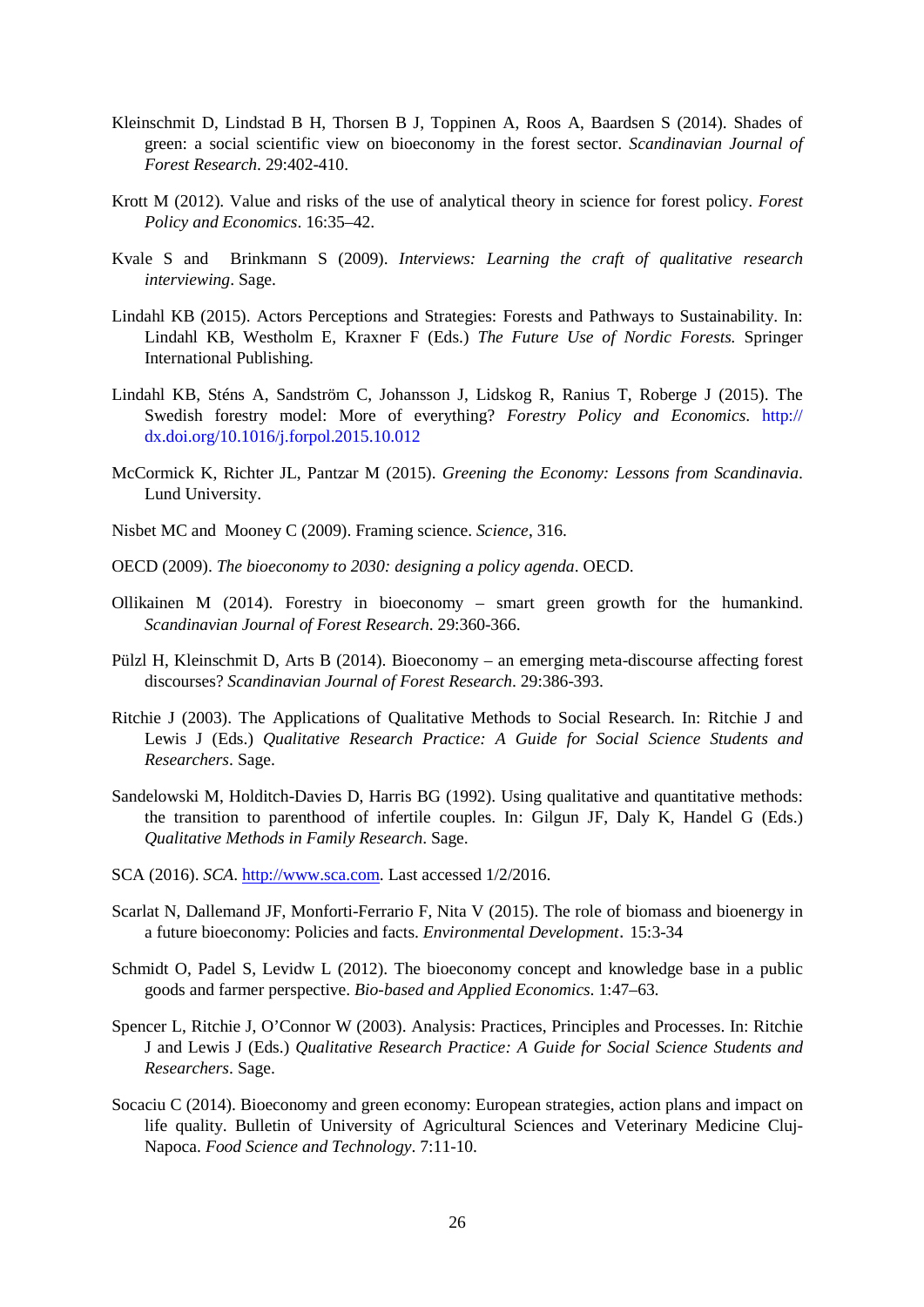- Staffas L, Gustavsson M, McCormick K (2013). Strategies and policies for the bioeconomy and biobased economy: an analysis of official national approaches. *Sustainability*. 5:2751–2769.
- Star SL and Griesemer JR (1989). Institutional ecology,translations' and boundary objects: Amateurs and professionals in Berkeley's Museum of Vertebrate Zoology, 1907-39. *Social studies of science,* 19:387-420.
- Sunpine (2016)[. http://www.sunpine.se/en/.](http://www.sunpine.se/en/) Last accessed 1/2/2016.
- Swedish Forest Industries Federation (2012). *The Forest Industry – The Driver for a Sustainable Bioeconomy*. Swedish Forest Industries Federation: Stockholm.
- Sveaskog (2014). *Sveaskog in brief: 2013*. TMG: Stockholm.
- The Royal Swedish Academy of Agriculture and Forestry (2015). *Forests and Forestry in Sweden.* The Royal Swedish Academy of Agriculture and Forestry: Stockholm.
- Turner DW (2010). Qualitative Interview Design: A Practical Guide for Novice Investigators. *The Qualitative Report*. 15:754-760.